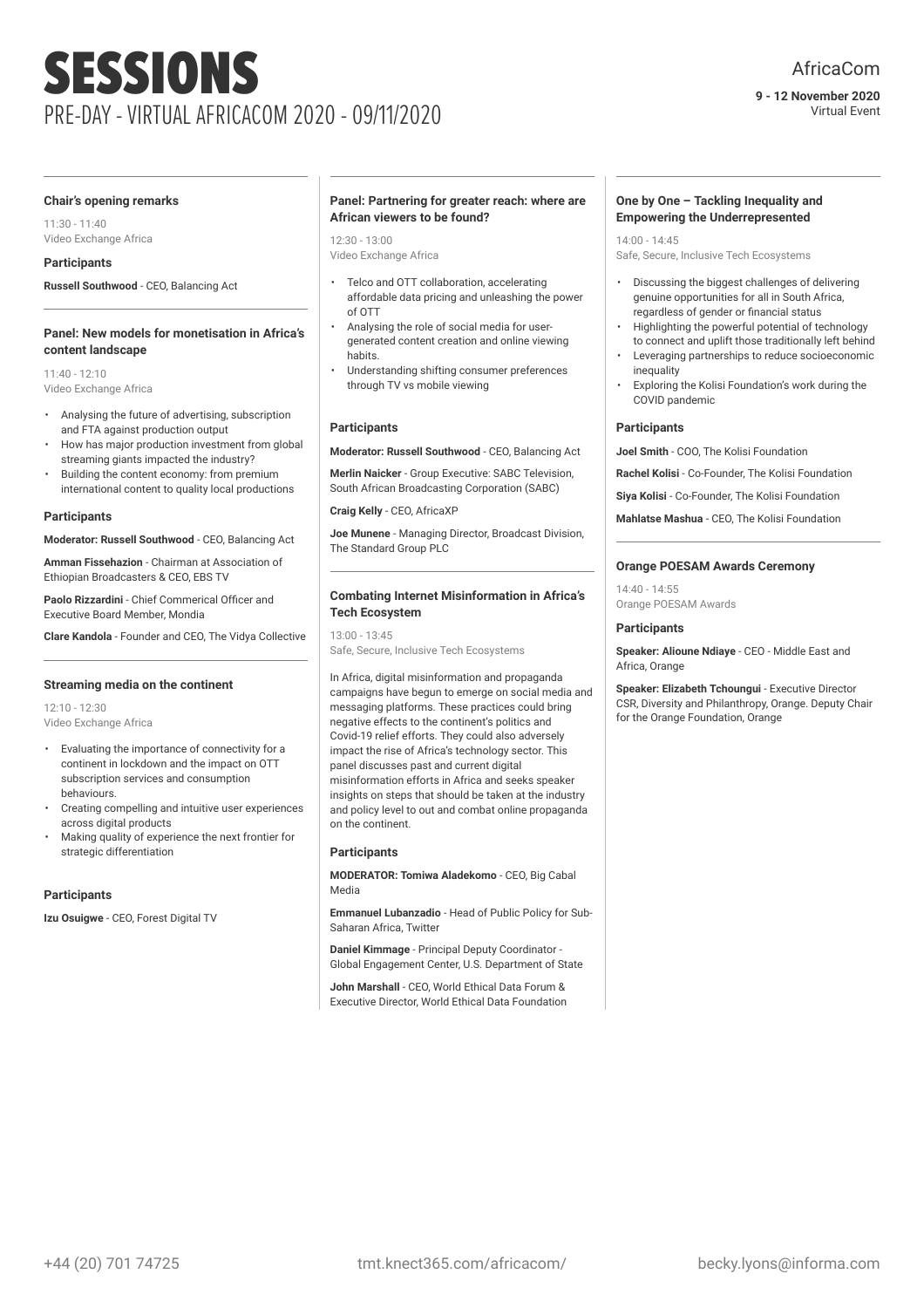#### **Road to Return: The role of public-private partnerships in navigating a safe route back to business**

15:00 - 15:45 Safe, Secure, Inclusive Tech Ecosystems

In the Covid-19 pandemic, lives and jobs will depend on safely opening economic activity. South Africa is now leading the way in electronic contact tracing and notification with its CovidConnect and CovidAlert apps, a partnership between the Department of Health, GovChat.org, Praekelt, Discovery Health, BCX and a number of other agencies. Globally, the Commons Project is a non-profit organisation leading the way in enabling safe cross-border travel with its recently launched CommonPass.

#### **Participants**

**MODERATOR: Miriam Altman** - Professor of Practice 4IR, School of Economics, University of Johannesburg & Commissioner, National Planning Commission, South African Presidency

**Gaurang Tanna** - Head, Policy Coordination and Integrated Planning, National Department of Health, South Africa

**Paul Meyer** - CEO, The Commons Project

**Jean Philbert Nsengimana** - Former Minister of Youth and ICT, Rwanda & Managing Director-Africa, The Commons Project

**Ronald Whelan** - Chief Commercial Officer, Discovery Health

**Eldrid Jordaan** - Founder & CEO, GovChat.Org

# **Roundtable: Digital connectivity for schools and learners**

16:00 - 17:00 Ericsson Digital Roundtable

Giga, is an ambitious initiative driven by UNICEF and ITU and aims to secure wider public and private support to connect every school to the Internet, and every young person to information, opportunity and choice. As a supporter of the Giga initiative, Ericsson is proud to host this Round Table during AfricaCom 2020.

# **Participants**

**MODERATOR: Fida Kibbi** - Head of Marketing & Communications, Ericsson Middle East & Africa

**Speaker: Heather Johnson** - Vice President for Sustainability and Corporate Responsibility, Ericsson

**Speaker: Chris Fabian** - Co-Founder, Giga; Senior Adviser, UNICEF Innovation; Co-Lead, UNICEF Ventures

**Speaker: Alex Wong** - Senior Strategy Advisor and Lead, Giga, ITU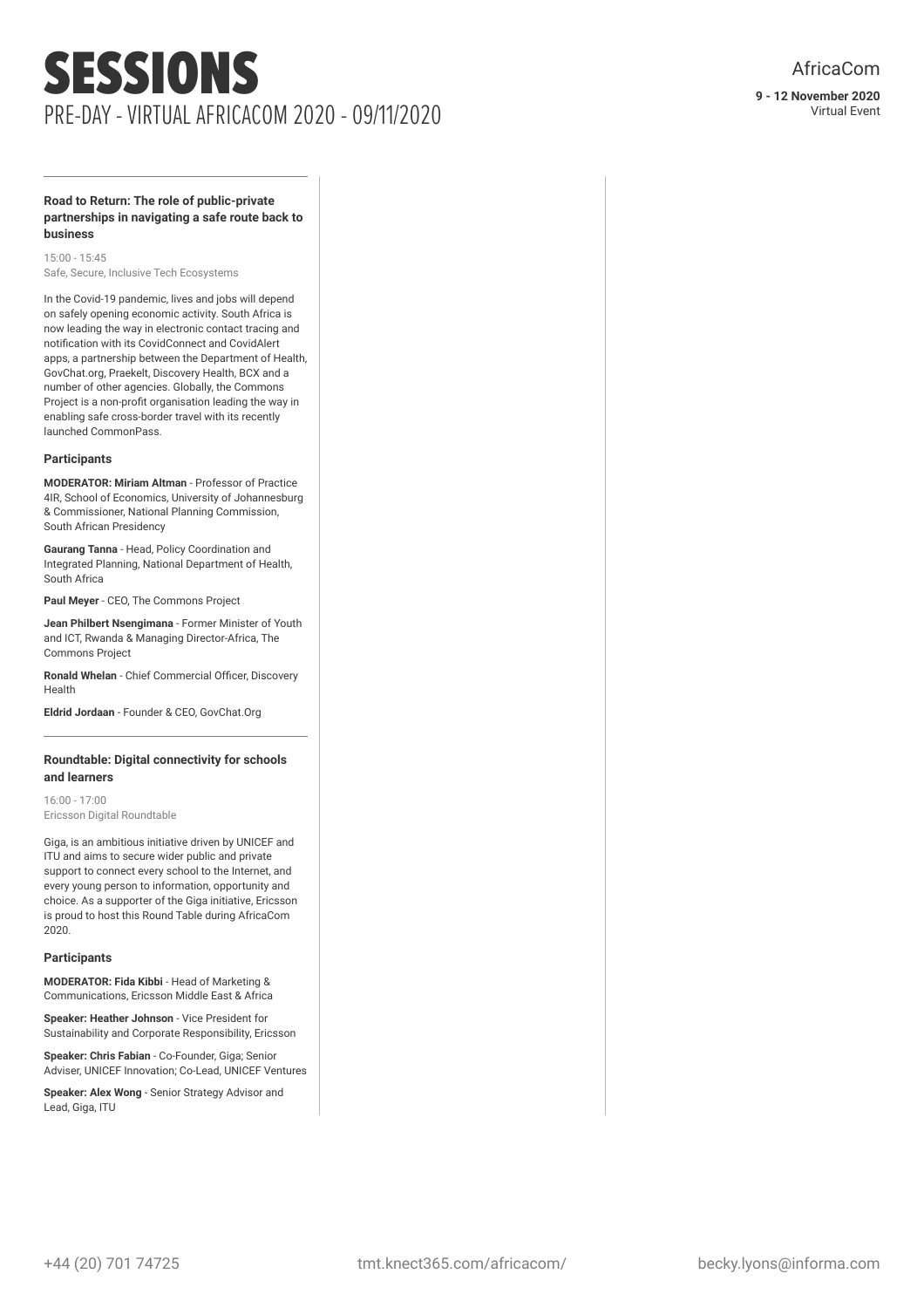# SCHEDULE PRE-DAY - VIRTUAL AFRICACOM 2020 - 09/11/2020

| <b>TIME</b> | <b>ERICSSON DIGITAL ROUNDTABLE</b>                                   | <b>ORANGE POESAM AWARDS</b>           | SAFE, SECURE, INCLUSIVE TECH ECOSYSTEMS                                                                            | <b>VIDEO EXCHANGE AFRICA</b>                                                                                                       |
|-------------|----------------------------------------------------------------------|---------------------------------------|--------------------------------------------------------------------------------------------------------------------|------------------------------------------------------------------------------------------------------------------------------------|
| 11:00       |                                                                      |                                       |                                                                                                                    | 11:30 - Chair's opening remarks<br>11:40 - Panel: New models for monetisation in<br>Africa's content landscape                     |
| 12:00       |                                                                      |                                       |                                                                                                                    | 12:10 - Streaming media on the continent<br>12:30 - Panel: Partnering for greater reach:<br>where are African viewers to be found? |
| 13:00       |                                                                      |                                       | 13:00 - Combating Internet Misinformation in<br>Africa's Tech Ecosystem                                            |                                                                                                                                    |
| 14:00       |                                                                      | 14:40 - Orange POESAM Awards Ceremony | 14:00 - One by One - Tackling Inequality and<br>Empowering the Underrepresented                                    |                                                                                                                                    |
| 15:00       |                                                                      |                                       | 15:00 - Road to Return: The role of public-<br>private partnerships in navigating a safe route<br>back to business |                                                                                                                                    |
| 16:00       | 16:00 - Roundtable: Digital connectivity for<br>schools and learners |                                       |                                                                                                                    |                                                                                                                                    |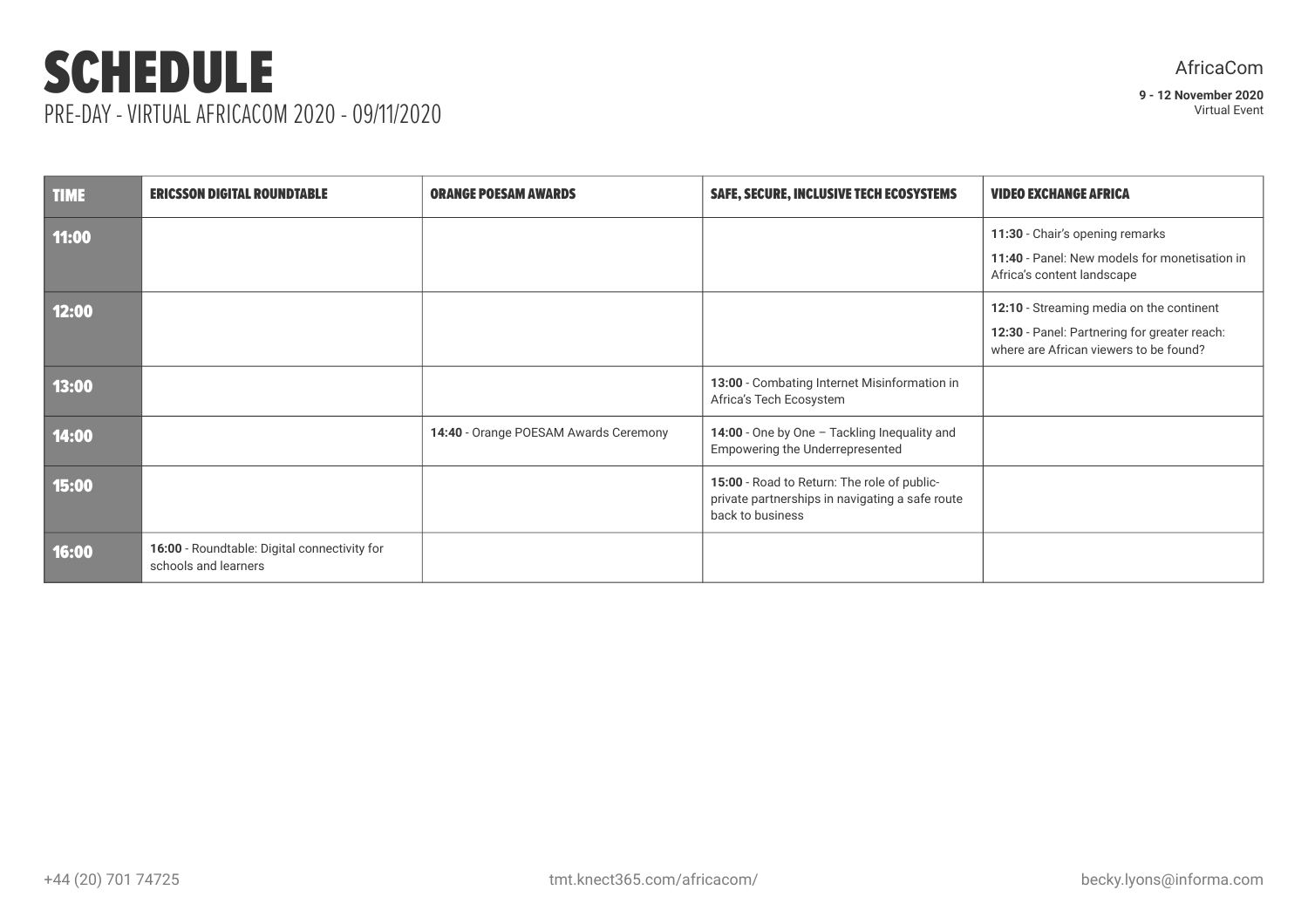# AfricaCom

**9 - 12 November 2020** Virtual Event

#### **Informa Tech Welcome**

09:00 - 09:05 Africa Tech Festival Headline Keynote

# **Chair's Opening Remarks**

09:05 - 09:10 Africa Tech Festival Headline Keynote

# **Participants**

**Nitesh Singh** - Managing Director and Lead for Communications, Media & Technology, Accenture Africa

# **Opening Keynote Address**

09:10 - 09:30 Africa Tech Festival Headline Keynote

# **Enhancing Digital Infrastructure for a Better Connected Africa**

09:30 - 09:50 Africa Tech Festival Headline Keynote

# **Participants**

**Kevin Zhang** - CMO - ICT Infrastructure, Huawei

#### **Panel: Mobilising Africa's tech industries to fight the COVID-19 outbreak**

09:50 - 10:35 Africa Tech Festival Headline Keynote

Panel: Mobilising Africa's tech industries to fight the COVID-19 outbreak

- Exploring how AI, IoT and other emerging technologies have helped trace, track and test across the continent
- Looking at the privacy concerns of wide-scale data gathering and tech deployment
- Examining the role technology has played in fighting the spread of misinformation
- Taking lessons from countries that have performed well during the outbreak

# **Participants**

**MODERATOR: Nitesh Singh** - Managing Director and Lead for Communications, Media & Technology, Accenture Africa

**Charles Molapisi** - GCTIO, MTN Group

**Dorothy Tembo** - Executive Director, The International Trade Centre

**Miriam Altman** - Professor of Practice 4IR, School of Economics, University of Johannesburg & Commissioner, National Planning Commission, South African Presidency

**Dr Ahmed Ogwell Ouma** - Deputy Director, Africa Centres for Disease Control and Prevention

#### **Better Africa Summit**

10:30 - 11:30 Huawei Forums

Working together for Africa ICT development and economic recovery

# **Participants**

**Speaker: Leo Chen** - President, Southern African Region, Huawei

**Speaker: Stella Ndabeni-Abrahams** - Minister of Communications and Digital Technologies, Republic of South Africa

**Speaker: John Omo** - Secretary-General, African Telecommunications Union

**Speaker: Sharoda Rapeti** - Non-Executing Partner, FTI **Consulting** 

# **Accelerating Africa's Digital Future**

10:35 - 10:55 Africa Tech Festival Headline Keynote

# **Participants**

**Fadi Pharaon** - President – Middle East & Africa, Ericsson

# **Building a pan-African connectivity strategy to connect the next billion**

 $10:55 - 11:10$ Africa Tech Festival Headline Keynote

**Participants**

**Alioune Ndiaye** - CEO - Middle East and Africa, Orange

# **Chair's Closing Remarks**

11:10 - 11:15 Africa Tech Festival Headline Keynote

**Participants**

**Nitesh Singh** - Managing Director and Lead for Communications, Media & Technology, Accenture Africa

# **Chair's Opening Remarks**

11:30 - 11:35 Connecting the Next Billion

# **Participants**

**Participants**

**Dion Jerling** - Managing Director, Connect Earth

# **Chair's Opening Remarks**

11:30 - 11:35 Digital Infrastructure Investment

**Tomiwa Aladekomo** - CEO, Big Cabal Media

# **5G Africa Chair's welcome and opening remarks: The global 5G state-of-play**

 $11:30 - 11:40$ 5G Africa

**Participants Thecla Mbongue** - Senior Research Analyst, Omdia

# **Chairperson' Opening Remarks**

 $11.20 - 11.25$ Mission Critical Technologies: Africa

**Participants Dr Amanat Hussain** - Executive Chairman, Issured

# **Chair's opening remarks**

 $11:30 - 11:40$ Video Exchange Africa

# **Participants**

**Chair: Clare Kandola** - Founder and CEO, The Vidya Collective

# **OPEX Optimization Forum**

11:30 - 12:30 Huawei Forums

Saving site OPEX with digital power, site reform and operation optimization

# **Participants**

**Speaker: Peng Jianhua** - President, Digital Power Product Line Site Energy Domain, Huawei

**Speaker: Norman Nhidza** - Group CEO, Distributed Power Africa

**Speaker: Izak Phillippus Botha** - Chief Expert, Digital Power Solution, Huawei

**Speaker: Paolo Gemma** - Chairman of ITU-T SG5 WP2 Environment, Energy Efficiency and the Circular Economy, ITU

# **Protecting critical connectivity during the COVID-19 pandemic**

11:35 - 11:55 Connecting the Next Billion

- Understanding the vital role of internet connectivity during the COVID-19 outbreak
- Working with network providers to sustain critical services: government, e-healthcare, financial services
- Enhancing network resilience and additional spectrum resource

# **Participants**

**Steve Chege** - Chief Corporate Affairs Officer, Safaricom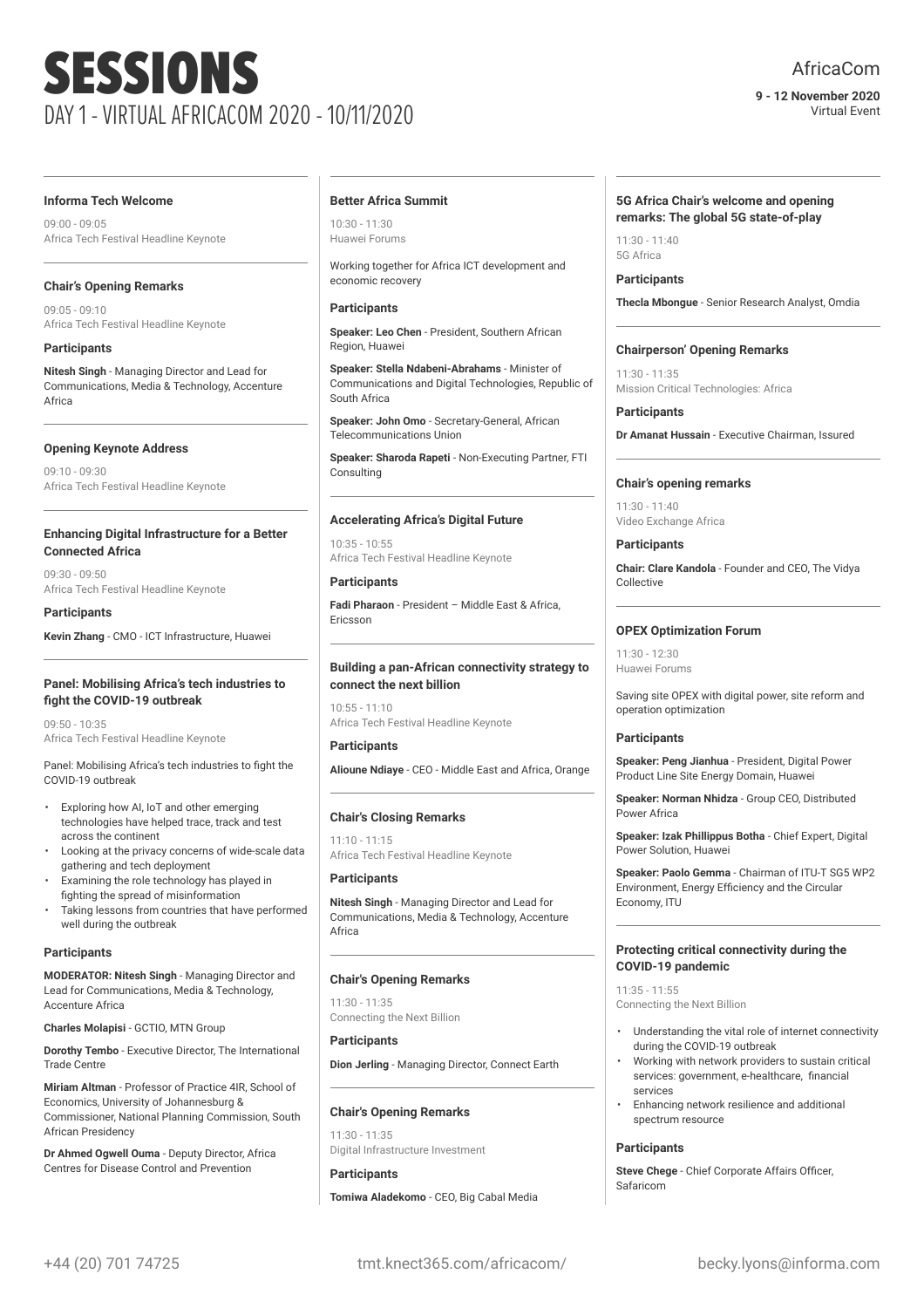# AfricaCom

#### **9 - 12 November 2020** Virtual Event

#### **Network models and infrastructure of the future**

 $11:35 - 11:55$ Digital Infrastructure Investment

- Improving infrastructure sharing to enhance business offerings
- Exploring strategies for increasing 5G Infrastructure investment

# **Participants**

**Clive Charlton** - Head of Solution Architecture - Sub-Saharan Africa, Amazon Web Services

#### **Case-study presentation: Delivering critical and lifesaving products where and when they are needed, safely and reliably**

11:35 - 11:55 Mission Critical Technologies: Africa

**Participants**

**Israel Bimpe** - Director, Africa Sales & Customer Success, Zipline

#### **5G Progress and Prospects in Africa**

11:40 - 12:00 5G Africa

- The road to 5G: 4G performance is key for the future of 5G
- 5G consumer potential
- 5G deployment challenges
- Importance of connectivity during COVID-19

# **Participants**

**Chafic Traboulsi** - VP and Head of Networks, Ericsson Middle East and Africa

# **Fireside chat: Celebrating and exploring the drama landscape**

11:40 - 12:05 Video Exchange Africa

- How to cultivate local talent in film & drama series for theatres, TV and OTT
- What makes drama compelling for local and international appeal?
- What is the impact of the global streaming giants on the industry and local talent development?

# **Participants**

**Moderator: Clare Kandola** - Founder and CEO, The Vidya Collective

**Maropeng Vushangwe** - Director & Cinematographer, TeddyBling Pictures

**Steven Markovitz** - Producer, Big World Cinema

#### **Ericsson Keynote**

11:55 - 12:15 Connecting the Next Billion

# **Next-Gen ICT Infrastructure Brings Connectivity for All Africa**

11:55 - 12:15 Digital Infrastructure Investment

#### **Participants**

**Chen Kuan-Hong** - Chief Consultant, National Broadband and Full-fiber Analysis Office, Huawei

#### **Wearable Technology for Public Safety: Promise, Principles and Practicality**

 $11:55 - 12:15$ Mission Critical Technologies: Africa

#### **Participants**

**Michelle Hoogenhout** - Senior Data Scientist & Cofounder Ingane Health, Galvanize Inc.

# **Panel Discussion: The 5G to the home opportunity; how FWA is changing the telco services landscape**

12:00 - 12:30 5G Africa

- The evolution to remote working and reviewing how telcos have catered to this unprecedented market need
- Is uncapped home broadband the commercial way forward?
- Bundling a FWA strategy with content services
- When will 5G substitute broadband?

# **Participants**

**Jorge Mendes** - Chief Officer: Consumer Business Unit, Vodacom Group

**Moderator: Thecla Mbongue** - Senior Research Analyst, Omdia

**Herve Suquet** - CTIO, Middle East and Africa, Orange

**Giovanni Chiarelli** - CTO, MTN South Africa

#### **Panel: Exploring the growth of digital content creation**

 $12:05 - 12:30$ Video Exchange Africa

- Exploring the impact of social media, vloggers and branded content
- The power of digital to enable a generation of African content creators
- How mainstream content services are embracing mobile viewing in Africa

# **Participants**

**Moderator: Clare Kandola** - Founder and CEO, The Vidya Collective

**Paola Audrey Ndengue** - Founder & Producer, Pannelle & Company

**Stephen Horn** - Director & Producer, Politically Aweh, Bouncing Biscuit Studios

**Djo Moupondo** - Chairman, La Clique Music Group

**Neil Pursey** , Hoorah Digital

# **Panel: The critical role of policy in creating competitive telecoms markets**

 $12.15 - 12.55$ Connecting the Next Billion

- How are governments and regulators addressing the biggest challenges in African telecoms: infrastructure, connectivity, inclusion, security, and shifting market patterns
- Exploring the process of how policy is created, implemented and monitored across African telecoms
- What potential does intra-African cooperation on policy hold for the continent's telecoms markets? Are there better ways to work together?
- Where is the African telecoms market heading and how will this shape the next generation of policy and regulatory challenges?

#### **Participants**

**MODERATOR: Stephen Song** - Fellow, Mozilla Foundation

**Onica Makwakwa** - Head of Africa, Alliance for Affordable Internet

**Hossam Elgamal** - Chairman, Africa Information & Communication Technologies Alliance & iken

**Caecilia Nyamustwa** - Director of Legal Services, Postal and Telecommunication Regulatory Authority of Zimbabwe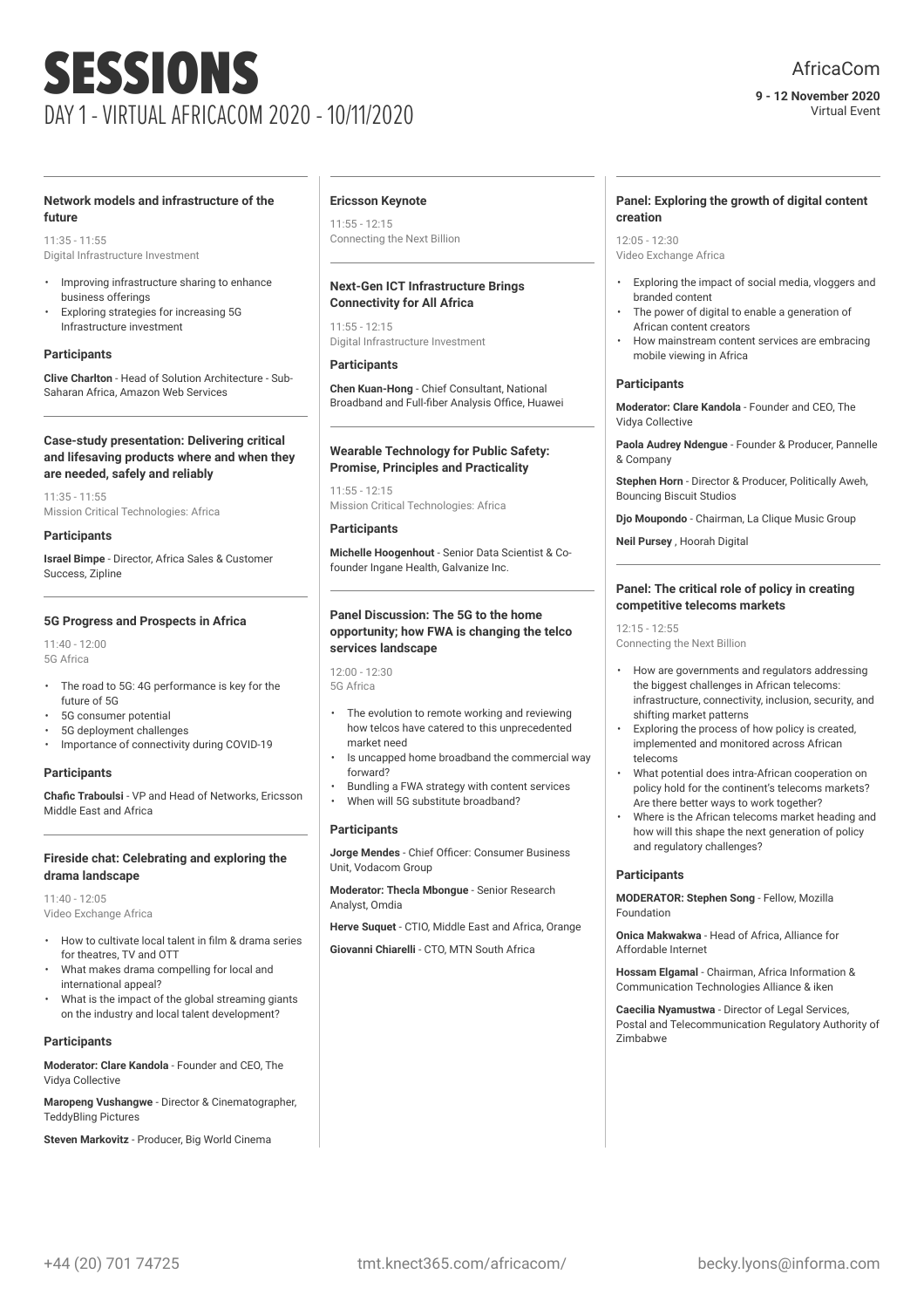# AfricaCom

#### **9 - 12 November 2020** Virtual Event

#### **Panel: Reform Roadmaps: Digital infrastructure governance and the role of policy**

12:15 - 12:55 Digital Infrastructure Investment

- Creating and implementing ICT policy frameworks that are pragmatic, inclusive, flexible and marketdriven
- Identifying and removing bottlenecks across business levels
- Devising policy that targets digital inclusion and increasing access to the continent's fourth industrial revolution
- Leveraging the power of international bodies such as the World Bank, International Finance Corporation, International Monetary Fund and World Economic Forum

#### **Participants**

**MODERATOR: Aubrey Hruby** - Senior Fellow, Africa Center. Co-founder, Africa Expert Network

**Eleanor Sarpong** - Deputy Director and Policy Lead, Alliance for Affordable Internet

**George Njuguna** - CIO, Safaricom

**Siyabonga Mahlangu** - Group Executive: Regulatory Affairs and Government Relations, Telkom

# **Fireside chat: How to integrate and deploy critical communications infrastructure to meet emerging network challenges**

12:15 - 12:45 Mission Critical Technologies: Africa

#### **Participants**

**Moderator: Dr Amanat Hussain** - Executive Chairman, Issured

**Ken Rehbehn** - Directing Analyst, Critical Communications, Omdia

**Immanuel Pillay** - Senior Manager: Networks and Telecommunications, eThekwini Municipality

# **5G: Fast-Forward Connectivity in Africa**

12:30 - 12:50 5G Africa

#### **Participants**

**Dr Jinshan Liu** - Senior Director, 5G Marketing and Solutions, Huawei

#### **Panel: SES Industry Days Africa 2020 – Content and consumption: where are African viewers to be found?**

12:30 - 12:55 Video Exchange Africa

- Exploring how and where African viewers are watching
- How does consumption change depend on viewing platform?
- Creating content that works for different environments
- How to measure the impact and success of multiplatform content

#### **Participants**

**Moderator: Clare Kandola** - Founder and CEO, The Vidya Collective

**Amman Fissehazion** - Chairman at Association of Ethiopian Broadcasters & CEO, EBS TV

**Clint Brown** - Vice President, Sales and Market Development, SES Video Africa, SES

**Valentine Gaudin-Muteba** - Managing Director Southern Africa & Regional Director Anglophone Africa, TRACE

**Abdulai Awudu** - General Manager, Multimedia Group ( MultiTV & Adom Brands), Multimedia Group Ltd

#### **Service Provider Keynote: Vodacom's 5G commercial launch**

12:50 - 13:10 5G Africa

- Reviewing the Liquid Telecom partnership; How can industry collaboration accelerate a nation's digital transformation?
- What actions has Vodacom taken to cope with the data demand during the Covid-19 lockdown? What are the key learnings?
- What is the vision for Vodacom's FWA services?
- What is the consumer pick up of 5G services? Has it met expectations and what is the long-term vision for 5G services – both consumer and enterprise ones?

# **Participants**

**Dejan Kastelic** - Group Chief Technology Officer, Vodacom Group

# **NETWORKING LUNCH**

 $12.55 - 13.50$ Connecting the Next Billion

# **NETWORKING LUNCH**

 $12:55 - 13:50$ Digital Infrastructure Investment

#### **5G Africa Speaker Live Q&A Session**

13:10 - 13:20 5G Africa

# **Participants**

**Dejan Kastelic** - Group Chief Technology Officer, Vodacom Group

**Jorge Mendes** - Chief Officer: Consumer Business Unit, Vodacom Group

**Dr Jinshan Liu** - Senior Director, 5G Marketing and Solutions, Huawei

**Moderator: Thecla Mbongue** - Senior Research Analyst, Omdia

**Giovanni Chiarelli** - CTO, MTN South Africa

**Herve Suquet** - CTIO, Middle East and Africa, Orange **Chafic Traboulsi** - VP and Head of Networks, Ericsson Middle East and Africa

#### **Break**

13:20 - 14:10 5G Africa

#### **Panel: Rewriting the telco strategy handbook: What changing market conditions mean for African operators**

13:50 - 14:30

Connecting the Next Billion

- Exploring adaptive strategies for telcos adapting to shifting African market trends: voice > data, bespoke package demands, disruptive tech integration (5G & IoT)
- Are non-traditional market entrants creating a saturated African telco market? How this drives operational excellence and diversified revenue streams
- Exploring the journey from a product- to customerfocused model: leveraging the power of data-driven customer insights to build a dynamic, targeted strategy
- Managing business operations to control capital expenditure and build ROI while building productive partnerships

#### **Participants**

**MODERATOR: Paul Hjul** - Managing Executive, Hjul Consulting

**Selorm Adadevoh** - CEO, MTN Ghana

**Richard Ullenius** - VP & Head of Global Solutioning, **CSG** 

**Matt Reed** - Practice Leader - Middle East and Africa, Omdia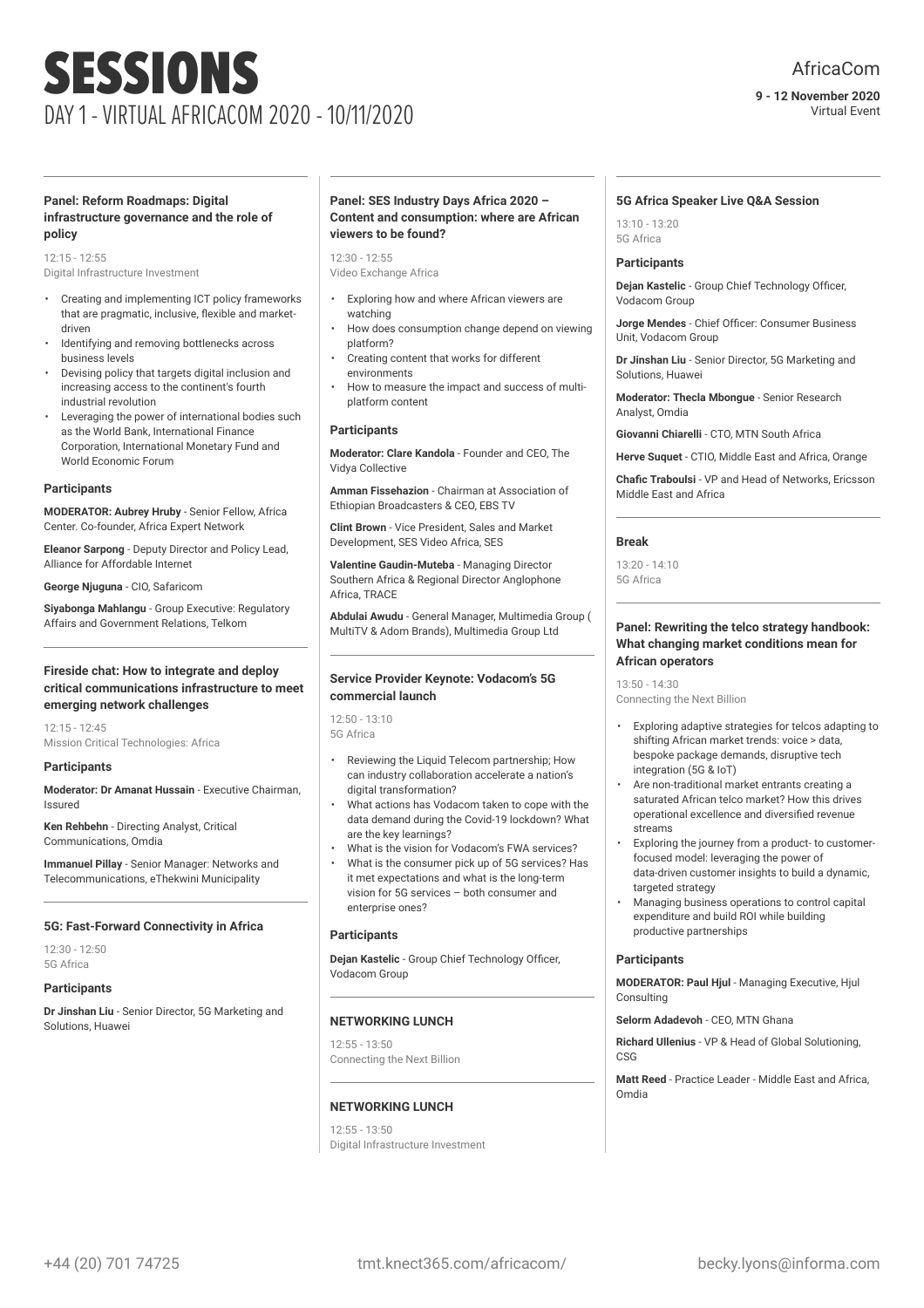# AfricaCom

**9 - 12 November 2020** Virtual Event

#### **Panel: Implications of COVID-19 for African digital infrastructure investment**

13:50 - 14:30 Digital Infrastructure Investment

- Exploring the importance of digital infrastructure: improved connectivity, AI-driven public health systems, the role of IoT and big data analyses
- Exploring mid- to long-term repercussions of the COVID outbreak: Impacts on open-access broadband investment, 4G & 5G rollouts, and the future of work
- How are governments and regulators dealing with the threat of reduced investment and competition? Exploring the importance of PPPs in a digital infrastructure context
- Can African infrastructure emerge stronger from the COVID-19 pandemic?

# **Participants**

**MODERATOR: Tomiwa Aladekomo** - CEO, Big Cabal Media

**Deemah Alyahya** - Digital Economy & Innovation Advisor, Founder, WomenSpark

**German Cufre** - Global Head, Digital Infrastructure Investments, International Finance Corporation

**Atsushi Yamanaka** - Chief Advisor, Rwanda ICT Innovation Ecosystem Strengthening Project

# **Case study presentation from the City of Cape Town: How the future control room will help tackle today's threat**

 $13.50 - 14.25$ Mission Critical Technologies: Africa

#### **Participants**

**Pierre DeWet** - Group Health and Safety Officer, Digicall Group (Contractor managing the Transport Information Centre for the City of Cape Town)

**Kobus Swanepoel** - Head: Stakeholder Management of the Transport Directorate, City of Cape Town

**Jaco Groenewald** - Head: Operations, Public Emergency Communications Centre, City of Cape Town

**Estelle-Mare Le Keur** - Head: Service Quality, Public Emergency Communications Centre, City of Cape Town

#### **Mobile Broadband Forum**

14:00 - 15:00 Huawei Forums

Accelerating 4G and maximizing network value with 4G and 5G collaboration

#### **Participants**

**Speaker: Mohamed Madkour** - Vice President, Carrier BG Marketing and Solution Sales Dept., Huawei

**Speaker: Zhengzhou .** - Director, Overseas Business Development, Unisoc

**Speaker: Lin Ranhao** - CEO, Tele1

**Speaker: Cherine Magora** - Strategic Partnership Director Middle East& Africa, TikTok

**Speaker: Edwin Wang** - Vice President, Wireless Network Marketing and Solution Sales, Huawei

**Speaker: Yoyo Chen** - Global VP, Tozed

**Speaker: Shawn Yu** - Vice President, Wireless Network Marketing and Solution Sales, Huawei

# **Panel: SES Industry Days Africa 2020 - Technologies that will Transform Telecoms and 5G**

 $14:10 - 14:50$ 5G Africa

- Expectations for the 5G SA standards and when will it become a mainstream technology?
- The role of Open Networks technologies in 5G: market appetite, expectations, timelines and requirements
- Building technologies for specific use cases; Does one size fit all and what options are economically viable for telcos
- AI + 5G: Innovative applications and vision
- Deployment models and new services from commercial standalone and new core
- Dynamic spectrum sharing to achieve faster coverage
- The role and collaboration with hyperscalers for 5G
- Relieving network congestion and realising low latency edge computing

# **Participants**

**Sigal Barda** - VP Product, Head of 5G Portfolio, Ribbon

**Moderator: Thecla Mbongue** - Senior Research Analyst, Omdia

**Nicholas Naidu** - Managing Executive: Technology Strategy, Architecture & Innovation, Vodacom

**Schalk Visser** - CTO, Cell C

**Imran Malik** - VP, Global Sales Fixed Data, SES Networks, SES

#### **How the evolution and integration of mobile applications will optimise emergency response**

14:25 - 14:45 Mission Critical Technologies: Africa

#### **Participants**

**Lyndsey Duff** - Senior Lead - Africa, what3words

#### **Fireside Chat: The Journey of Building a Successful Emerging Market Telco**

14:30 - 14:55 Connecting the Next Billion

**Participants**

**MODERATOR: Adrian Ho** - Practice Leader, Omdia

**Malik Melamu** - CEO, MTN Sudan

#### **Fireside Chat: African Alliance - Deepening regional integration to close the infrastructure gap**

14:30 - 15:10

Digital Infrastructure Investment

- Technology and intelligence sharing to provide under-developed countries with access to more efficient and advanced technologies
- Exploring the potential of power pooling and other electricity integration strategies

#### **Participants**

**Eleanor Sarpong** - Deputy Director and Policy Lead, Alliance for Affordable Internet

**Kojo Boakye** - Director, Africa Public Policy, Facebook

# **Fireside chat: Safer, Smarter Cities: How to improve public safety in the Fourth Industrial Revolution Era**

14:45 - 15:15 Mission Critical Technologies: Africa

#### **Participants**

**Moderator: Dr Amanat Hussain** - Executive Chairman, Issured

**Juma Assiago** - Head of Safer Cities Programme, UN-Habitat

**Tracy Larkin Thomason** - Deputy Director, Nevada Department of Transportation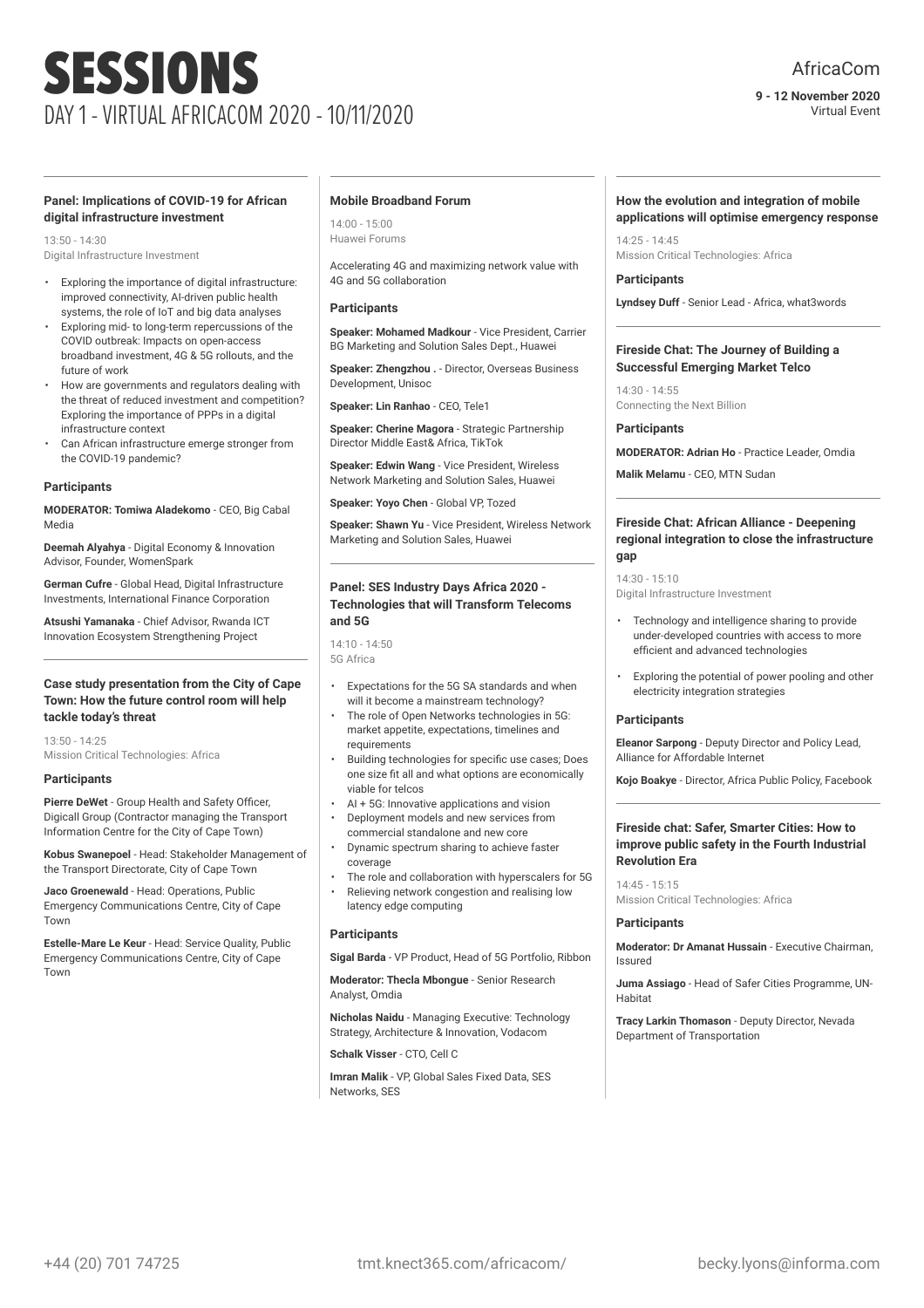Virtual Event

#### **Developing a practical deployment strategy for 5G-NR**

 $14:50 - 15:10$ 5G Africa

- It is now over a year since initial commercial launch of sub-6 GHz 5G
- Initial deployments were undertaken with limited portfolios of available base station models
- Operators have had to overcome some practical deployment issue with this 1st generation product
- What lessons can be learned and what is need to develop a practical 5G deployment strategy

#### **Participants**

**Colin Bryce** - Director, Mobile Network Engineering, Commscope

#### **Panel: Are integrated submarine-fibre-satellite strategies the future of African connectivity?**

14:55 - 15:35 Connecting the Next Billion

- Creating cohesive strategy across connectivity routes to identify and meet deficits
- What are the benefits and pitfalls of integrated connectivity strategies? Are there protocols for working across connectivity mediums?
- Exploring case studies of successful African integrated connectivity projects

# **Participants**

**MODERATOR: Temidayo Oniosun** - Managing Director, Space in Africa

#### **Chair's Closing Remarks**

15:10 - 15:15 Digital Infrastructure Investment

**Participants Tomiwa Aladekomo** - CEO, Big Cabal Media

#### **5G Africa Speaker Live Q&A Session**

15:10 - 15:20 5G Africa

Join this interactive session and ask your questions to today's speakers, who will address them live!

#### **Participants**

**Colin Bryce** - Director, Mobile Network Engineering, Commscope

**Sigal Barda** - VP Product, Head of 5G Portfolio, Ribbon

**Moderator: Thecla Mbongue** - Senior Research Analyst, Omdia

**Imran Malik** - VP, Global Sales Fixed Data, SES Networks, SES

**Nicholas Naidu** - Managing Executive: Technology Strategy, Architecture & Innovation, Vodacom

**Schalk Visser** - CTO, Cell C

#### **Roundtable discussions on FWA and Private Networks**

15:20 - 16:20 5G Africa

Available to all 5G Africa attendees, these informal, Chatham House Rule, interactive discussions give you the opportunity to reflect on today's presentations and engage in conversation with peers on a given topic, moderating by leading industry analysts. Please register for the roundtable of your preference by emailing Mark.Bentley@informa.com. The roundtables are limited to 8 attendees each and slots are allocated on a first come basis.

Roundtable 1: Fixed wireless strategies, pricing and marketing

Moderator: Dario Talmesio, Research Director, Omdia

Roundtable 2: Private networks in Africa

Moderator: Pablo Tomasi, Principal Analyst, Omdia

#### **Participants**

**Moderator - Fixed wireless strategies, pricing and marketing: Dario Talmesio** - Research Director - Service Provider Strategies, Regulation, 5G Accelerator, Ovum

**Moderator - Private networks in Africa: Pablo Tomasi** - Principal Analyst, Omdia

# **Chair's Closing Remarks**

15:35 - 15:40 Connecting the Next Billion

#### **Participants**

**Dion Jerling** - Managing Director, Connect Earth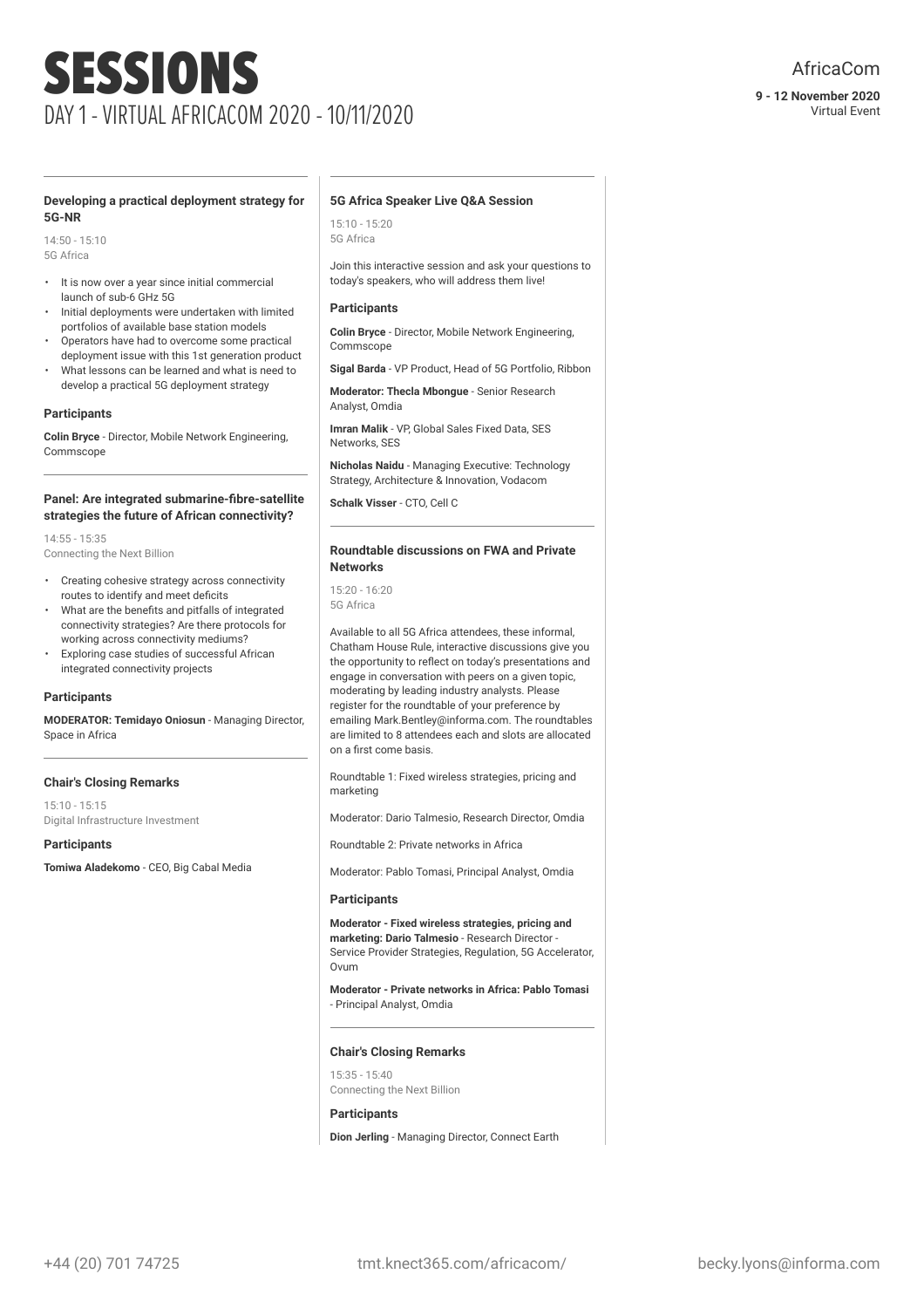# SCHEDULE DAY 1 - VIRTUAL AFRICACOM 2020 - 10/11/2020

| AfricaCom |  |
|-----------|--|
|           |  |

| <b>TIME</b> | <b>5G AFRICA</b> | <b>AFRICA TECH FESTIVAL</b><br><b>HEADLINE KEYNOTE</b>                                                                                                                                                                                                                                               | <b>CONNECTING THE NEXT</b><br><b>BILLION</b> | <b>DIGITAL INFRASTRUC-</b><br><b>TURE INVESTMENT</b> | <b>HUAWEI FORUMS</b>              | <b>MISSION CRITICAL TECH-</b><br><b>NOLOGIES: AFRICA</b> | <b>VIDEO EXCHANGE AFRICA</b> |
|-------------|------------------|------------------------------------------------------------------------------------------------------------------------------------------------------------------------------------------------------------------------------------------------------------------------------------------------------|----------------------------------------------|------------------------------------------------------|-----------------------------------|----------------------------------------------------------|------------------------------|
| 09:00       |                  | 09:00 - Informa Tech Wel-<br>come<br>09:05 - Chair's Opening<br>Remarks<br>09:10 - Opening Keynote<br>Address<br>09:30 - Enhancing Digital<br>Infrastructure for a Better<br><b>Connected Africa</b><br>09:50 - Panel: Mobilising<br>Africa's tech industries to<br>fight the COVID-19 out-<br>break |                                              |                                                      |                                   |                                                          |                              |
| 10:00       |                  | 10:35 - Accelerating<br>Africa's Digital Future<br>10:55 - Building a pan-<br>African connectivity strat-<br>egy to connect the next<br>billion                                                                                                                                                      |                                              |                                                      | 10:30 - Better Africa Sum-<br>mit |                                                          |                              |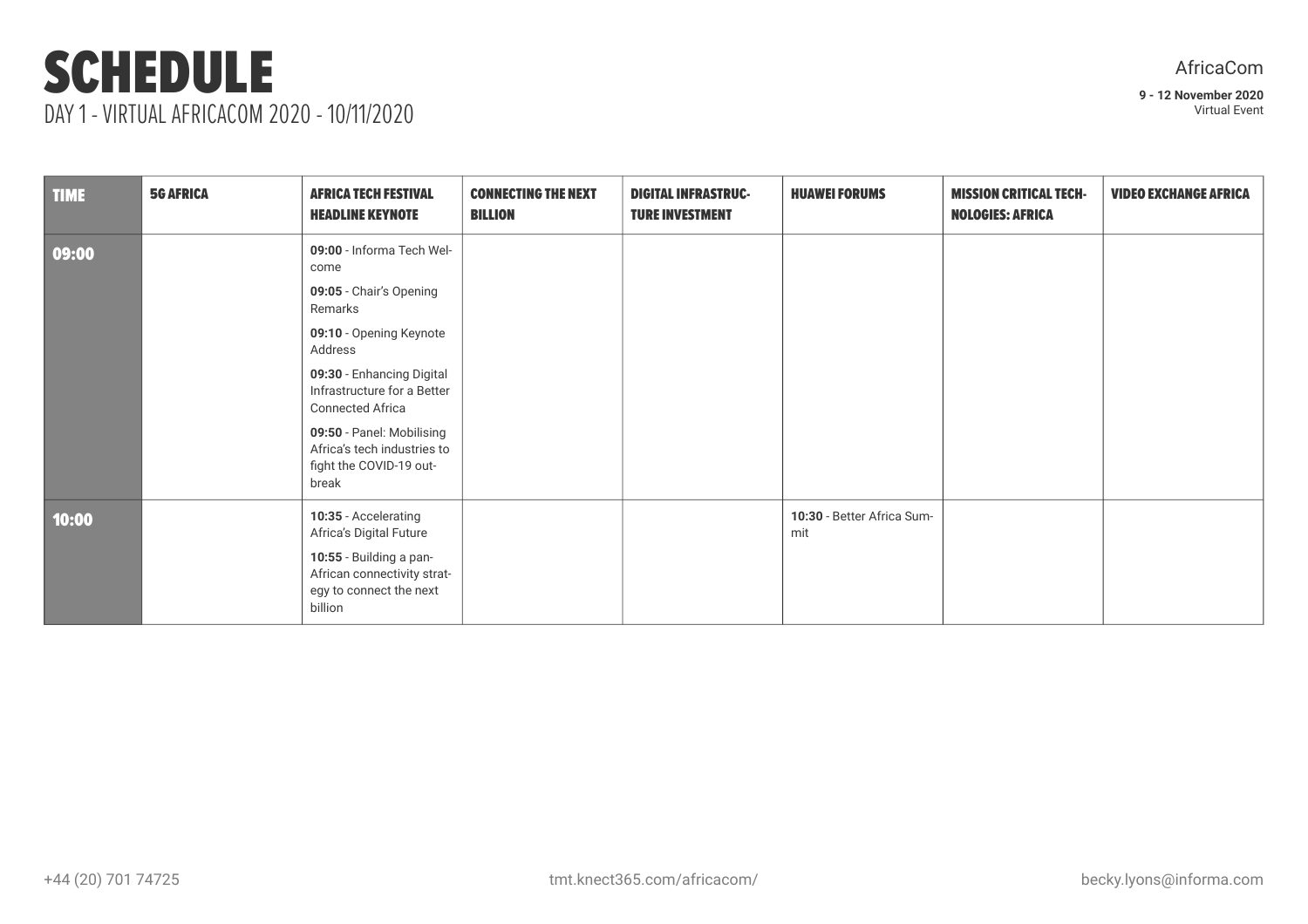# SCHEDULE DAY 1 - VIRTUAL AFRICACOM 2020 - 10/11/2020

| <b>TIME</b> | <b>5G AFRICA</b>                                                                                                                                                                                                                                           | <b>AFRICA TECH FESTIVAL</b><br><b>HEADLINE KEYNOTE</b> | <b>CONNECTING THE NEXT</b><br><b>BILLION</b>                                                                                                  | <b>DIGITAL INFRASTRUC-</b><br><b>TURE INVESTMENT</b>                                                                                                                                    | <b>HUAWEI FORUMS</b>                 | <b>MISSION CRITICAL TECH-</b><br><b>NOLOGIES: AFRICA</b>                                                                                                                                                                                                                                                    | <b>VIDEO EXCHANGE AFRICA</b>                                                                                                                                                                              |
|-------------|------------------------------------------------------------------------------------------------------------------------------------------------------------------------------------------------------------------------------------------------------------|--------------------------------------------------------|-----------------------------------------------------------------------------------------------------------------------------------------------|-----------------------------------------------------------------------------------------------------------------------------------------------------------------------------------------|--------------------------------------|-------------------------------------------------------------------------------------------------------------------------------------------------------------------------------------------------------------------------------------------------------------------------------------------------------------|-----------------------------------------------------------------------------------------------------------------------------------------------------------------------------------------------------------|
| 11:00       | 11:30 - 5G Africa Chair's<br>welcome and opening re-<br>marks: The global 5G<br>state-of-play<br>11:40 - 5G Progress and<br>Prospects in Africa                                                                                                            | 11:10 - Chair's Closing<br>Remarks                     | 11:30 - Chair's Opening<br>Remarks<br>11:35 - Protecting critical<br>connectivity during the<br>COVID-19 pandemic<br>11:55 - Ericsson Keynote | 11:30 - Chair's Opening<br>Remarks<br>11:35 - Network models<br>and infrastructure of the<br>future<br>11:55 - Next-Gen ICT In-<br>frastructure Brings Con-<br>nectivity for All Africa | 11:30 - OPEX Optimiza-<br>tion Forum | 11:30 - Chairperson'<br><b>Opening Remarks</b><br>11:35 - Case-study pre-<br>sentation: Delivering criti-<br>cal and lifesaving prod-<br>ucts where and when they<br>are needed, safely and re-<br>liably<br>11:55 - Wearable Technol-<br>ogy for Public Safety:<br>Promise, Principles and<br>Practicality | 11:30 - Chair's opening re-<br>marks<br>11:40 - Fireside chat: Cel-<br>ebrating and exploring the<br>drama landscape                                                                                      |
| 12:00       | 12:00 - Panel Discussion:<br>The 5G to the home op-<br>portunity; how FWA is<br>changing the telco ser-<br>vices landscape<br>12:30 - 5G: Fast-Forward<br>Connectivity in Africa<br>12:50 - Service Provider<br>Keynote: Vodacom's 5G<br>commercial launch |                                                        | 12:15 - Panel: The critical<br>role of policy in creating<br>competitive telecoms<br>markets<br>12:55 - NETWORKING<br><b>LUNCH</b>            | 12:15 - Panel: Reform<br>Roadmaps: Digital infra-<br>structure governance and<br>the role of policy<br>12:55 - NETWORKING<br><b>LUNCH</b>                                               |                                      | 12:15 - Fireside chat: How<br>to integrate and deploy<br>critical communications<br>infrastructure to meet<br>emerging network chal-<br>lenges                                                                                                                                                              | 12:05 - Panel: Exploring<br>the growth of digital con-<br>tent creation<br>12:30 - Panel: SES Indus-<br>try Days Africa 2020 -<br>Content and consump-<br>tion: where are African<br>viewers to be found? |
| 13:00       | 13:10 - 5G Africa Speaker<br>Live Q&A Session<br>13:20 - Break                                                                                                                                                                                             |                                                        | 13:50 - Panel: Rewriting<br>the telco strategy hand-<br>book: What changing<br>market conditions mean<br>for African operators                | 13:50 - Panel: Implica-<br>tions of COVID-19 for<br>African digital infrastruc-<br>ture investment                                                                                      |                                      | 13:50 - Case study pre-<br>sentation from the City of<br>Cape Town: How the fu-<br>ture control room will help<br>tackle today's threat                                                                                                                                                                     |                                                                                                                                                                                                           |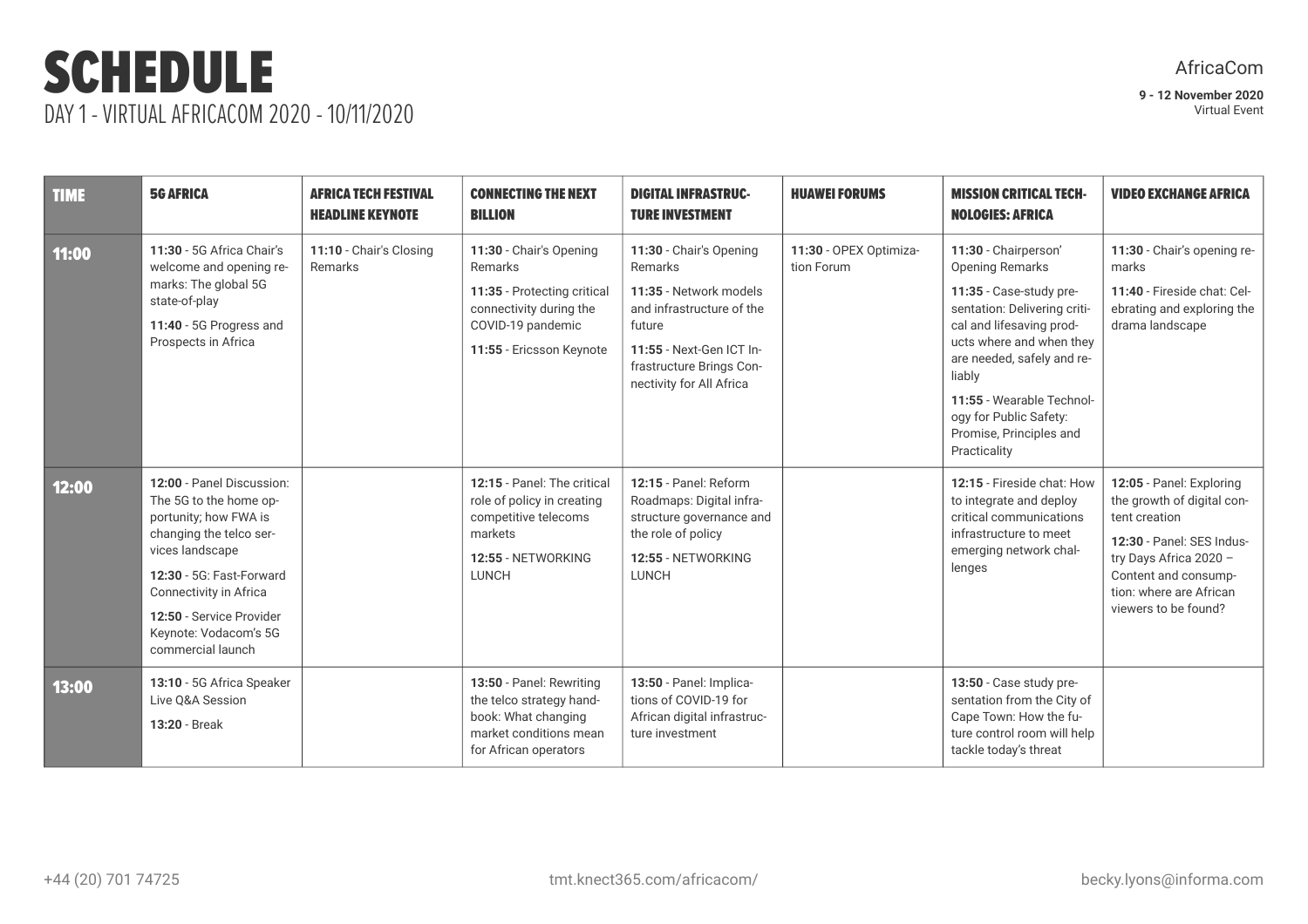# SCHEDULE DAY 1 - VIRTUAL AFRICACOM 2020 - 10/11/2020

# AfricaCom

| <b>TIME</b> | <b>5G AFRICA</b>                                                                                                                                                                      | <b>AFRICA TECH FESTIVAL</b><br><b>HEADLINE KEYNOTE</b> | <b>CONNECTING THE NEXT</b><br><b>BILLION</b>                                                                                                                                                                              | <b>DIGITAL INFRASTRUC-</b><br><b>TURE INVESTMENT</b>                                                                   | <b>HUAWEI FORUMS</b>              | <b>MISSION CRITICAL TECH-</b><br><b>NOLOGIES: AFRICA</b>                                                                                                                                                                                            | <b>VIDEO EXCHANGE AFRICA</b> |
|-------------|---------------------------------------------------------------------------------------------------------------------------------------------------------------------------------------|--------------------------------------------------------|---------------------------------------------------------------------------------------------------------------------------------------------------------------------------------------------------------------------------|------------------------------------------------------------------------------------------------------------------------|-----------------------------------|-----------------------------------------------------------------------------------------------------------------------------------------------------------------------------------------------------------------------------------------------------|------------------------------|
| 14:00       | 14:10 - Panel: SES Indus-<br>try Days Africa 2020 -<br>Technologies that will<br>Transform Telecoms and<br>5G<br>14:50 - Developing a prac-<br>tical deployment strategy<br>for 5G-NR |                                                        | 14:30 - Fireside Chat: The<br>Journey of Building a Suc-<br>cessful Emerging Market<br>Telco<br>14:55 - Panel: Are inte-<br>grated submarine-fibre-<br>satellite strategies the fu-<br>ture of African connectivi-<br>ty? | 14:30 - Fireside Chat:<br>African Alliance - Deepen-<br>ing regional integration to<br>close the infrastructure<br>gap | 14:00 - Mobile Broadband<br>Forum | 14:25 - How the evolution<br>and integration of mobile<br>applications will optimise<br>emergency response<br>14:45 - Fireside chat:<br>Safer, Smarter Cities: How<br>to improve public safety<br>in the Fourth Industrial<br><b>Revolution Era</b> |                              |
| 15:00       | 15:10 - 5G Africa Speaker<br>Live Q&A Session<br>15:20 - Roundtable dis-<br>cussions on FWA and Pri-<br>vate Networks                                                                 |                                                        | 15:35 - Chair's Closing<br>Remarks                                                                                                                                                                                        | 15:10 - Chair's Closing<br>Remarks                                                                                     |                                   |                                                                                                                                                                                                                                                     |                              |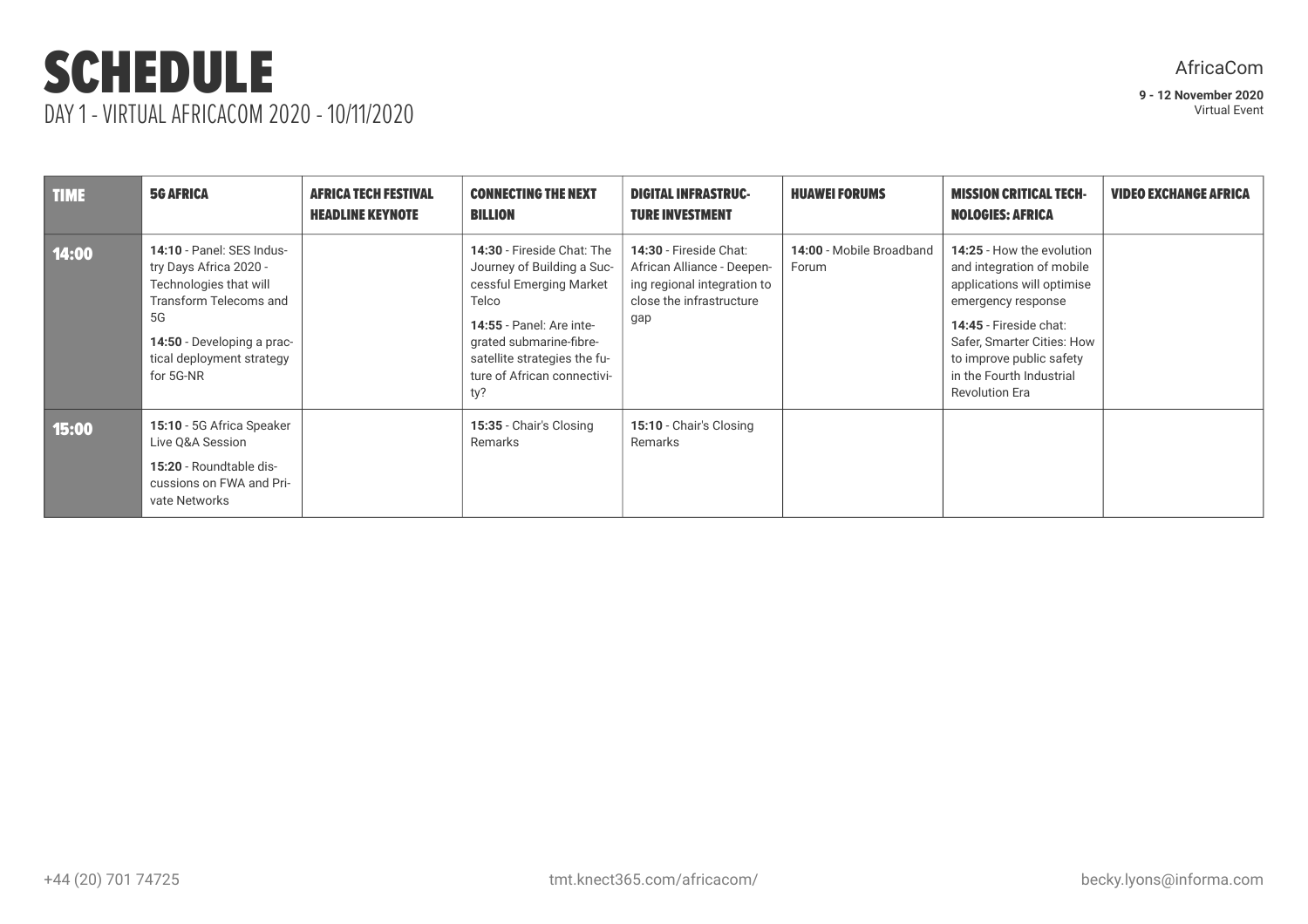# AfricaCom

**9 - 12 November 2020** Virtual Event

#### **Chair's Opening Remarks**

09:00 - 09:05 Africa Tech Festival Headline Keynote

# **Participants**

**Aubrey Hruby** - Senior Fellow, Africa Center. Cofounder, Africa Expert Network

#### **Smarter networks accelerating Africa's digital agenda**

09:05 - 09:25 Africa Tech Festival Headline Keynote

- Bringing down the cost of complexity with smarter networks
- The benefits of network automation in operation • Mobile Financial Services as an enabler of
- economic growth
- Talent at the core of digital transformation

# **Participants**

**Lucky La Riccia** - Head of Digital Services, Ericsson Middle East and Africa

# **Developing Consumer-Focussed Telco Business Models for Pan-African Growth**

 $09.25 - 09.45$ Africa Tech Festival Headline Keynote

# **Participants**

**Peter Ndegwa** - CEO, Safaricom

# **accelerateHER Africa Take-Over: Driving Entrepreneurship across Africa for Women**

09:45 - 10:25 Africa Tech Festival Headline Keynote

# **Participants**

**Cherie Blair QC** - Founder, Cherie Blair Foundation for Women

# **Intelligently navigating the COVID outbreak: striving for societal benefit over profit**

 $10.25 - 10.50$ Africa Tech Festival Headline Keynote

# **Participants**

**MODERATOR: Aubrey Hruby** - Senior Fellow, Africa Center. Co-founder, Africa Expert Network

**Shameel Joosub** - CEO & Executive Director, Vodacom Group

#### **Home Broadband Forum**

10:30 - 11:30 Huawei Forums

Accelerating FTTx with 'Plan, Deploy, Operate, Install and Maintain' solutions

# **Participants**

**Speaker: Dean Yu** - Vice President, Southern Africa Region, Huawei

**Speaker: Charles Qiu** - Vice Director, Access Network Marketing & Solution Sales Dept., Huawei

**Speaker: Sunil Piyarlall** - Technical Lifecycle Executive, South Africa Telkom

**Speaker: Franklin Ocharo** - HOD of Home business Dept., Kenya Safaricom

**Speaker: Dikah Sylvester** - GM of Fixed Network, Ghana Vodafone

# **Accelerating Africa's journey towards the 4IR**

10:50 - 11:10 Africa Tech Festival Headline Keynote

# **Participants**

**Prof. Tshilidzi Marwala** - Vice-Chancellor of the University of Johannesburg, Deputy Chair, Presidential 4IR Commission

# **Chair's Closing Remarks**

11:10 - 11:15 Africa Tech Festival Headline Keynote

# **Participants**

**Aubrey Hruby** - Senior Fellow, Africa Center. Cofounder, Africa Expert Network

# **Virtual AfricaCom Awards Part I**

11:15 - 11:25 Africa Tech Festival Headline Keynote

- 1. Last Mile Connectivity Award
- 2. Most Innovative Product or Service Award
- 3. COVID-19 Response Award

#### Vote now at: [https://tmt.knect365.com/africacom/](https://tmt.knect365.com/africacom/awards/) [awards](https://tmt.knect365.com/africacom/awards/)

The AfricaCom Awards are a bit different this year. In recognition of the significant contribution made by Africa's tech community in the ongoing battle against COVID-19, and the critical role that tech will play in fuelling Africa's economic recovery, the 2020 categories all fall under a central theme: building a better, more inclusive digital world. Virtual event audiences are more diverse than ever before. For this reason, all the 2020 categories are open to public votes – it is an entirely people's choice awards ceremony.

#### **Fireside chat: Bridging the Digital Divide in Rural and Emerging Markets**

 $11:30 - 11:55$ Connecting the Next Billion

#### **Participants**

**Aniel Jhingoeri** - Head of Platforms and Devices, Radisys

**Nathan Smith** - VP Product/Business Development, Reliance Jio

# **Chair's Opening Remarks**

11:30 - 11:35 Service Provider Technology

**Participants Lerato Mbele** - Presenter - Business, BBC World News

# **Cloud & AI Forum**

11:30 - 12:30 Huawei Forums

Huawei CLOUD, empowering industry digital transformation

# **Participants**

**Speaker: He Shi** - Director, Southern Africa Cloud & AI Business, Huawei

**Speaker: Michael Langeveld** - Vice President, Huawei Cloud, Africa Region, Huawei

**Speaker: Guy Zibi** - Founder and Principal, Xalam Analytics

**Speaker: Marcus Tay** - Chief Tech Director, Huawei Cloud - Africa Region

**Speaker: Lulu Wood** - Co-Founded and CMO, Afrishop

**Speaker: James Maina** - Expert Intelligent Collaboration Sales Dept., Huawei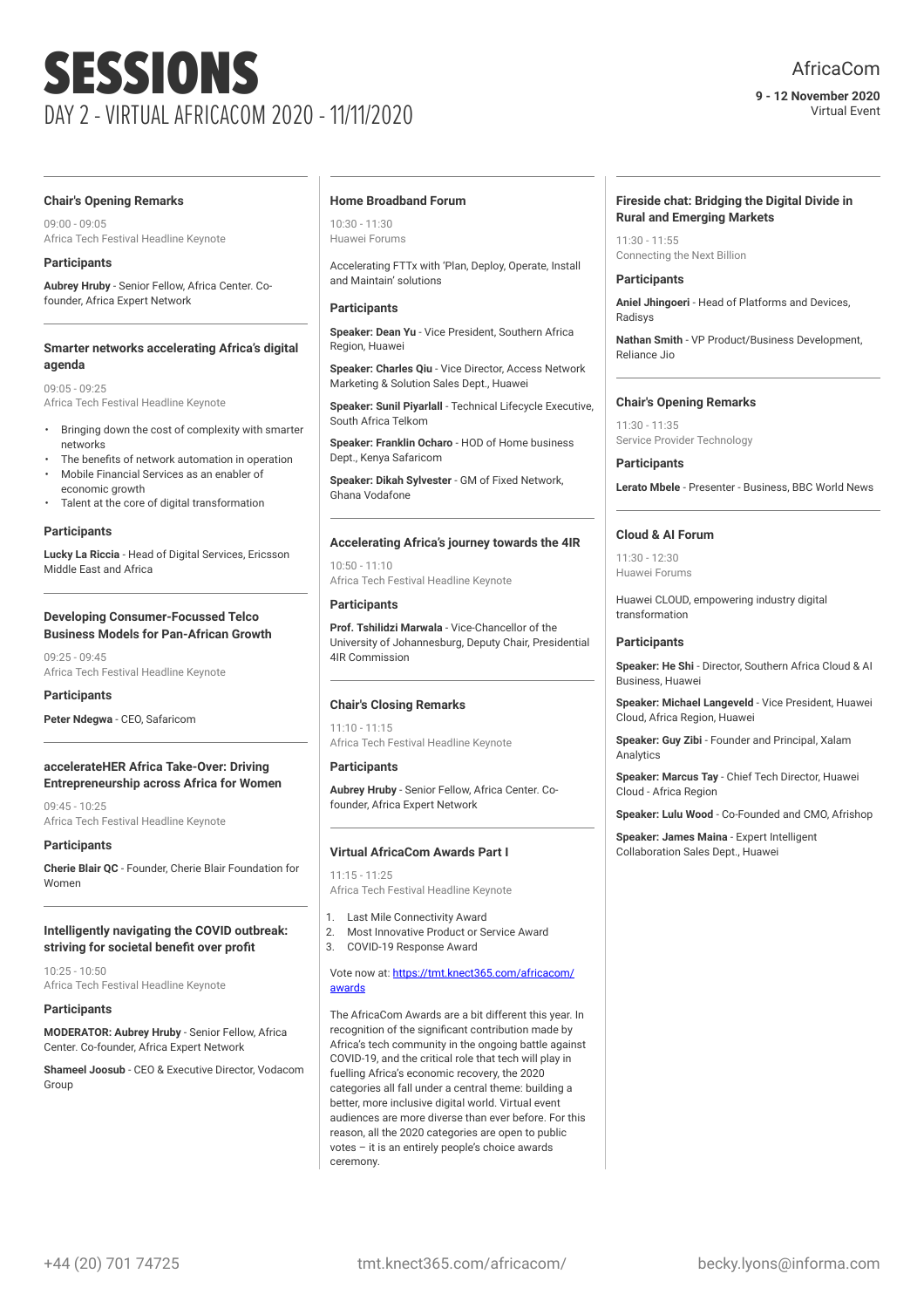**9 - 12 November 2020** Virtual Event

# **Telecom Infra Project: Breaking The Mould! - Going Open**

11:35 - 11:55 Digital Infrastructure Investment

Telecom Infra Project (TIP) will play a vital role in addressing the specific challenges and opportunities for connectivity in Africa by transforming how networks are designed, built, and deployed through open and disaggregated TIP Technology. Join TIP at AfricaCom 2020 to hear from community members in the region on updates of commercial progress and opportunities for the future.

In this session, speakers discuss the Telecom Industry landscape in Africa focused on OpenRAN and 5G, motivations for being a TIP Member, latest projects and achievements and their view for the opportunities of this technology in the region.

# **Participants**

**MODERATOR: Mark Walker** - Associate Vice President, IDC

**Pieter van der Westhuizen** - Group Technology Executive, MTN

**Razvan Ungureanu** - Chief Technology Officer, Airtel Africa

#### **Developing a telco digital transformation strategy for the 4IR**

11:35 - 11:55 Service Provider Technology

- Developing a stepwise process for building and implementing a digital transformation strategy
- Tools for predicting and working with disruptive technologies and trends
- Understanding organisational and staffing requirements
- Exploring novel forms of ecosystem engagement

#### **Participants**

**Charles Molapisi** - GCTIO, MTN Group

#### **5G Africa Chair's welcome and introductory remarks**

 $11:35 - 11:40$ 5G Africa

# **Participants**

**Danson Njue** - Senior Research Analyst, Omdia

# **Telecom Infra Project: Breaking The Mould! - Going Open**

11:35 - 11:55

Telecom Infra Project

Telecom Infra Project (TIP) will play a vital role in addressing the specific challenges and opportunities for connectivity in Africa by transforming how networks are designed, built, and deployed through open and disaggregated TIP Technology. Join TIP at AfricaCom 2020 to hear from community members in the region on updates of commercial progress and opportunities for the future.

In this session, speakers discuss the Telecom Industry landscape in Africa focused on OpenRAN and 5G, motivations for being a TIP Member, latest projects and achievements and their view for the opportunities of this technology in the region.

#### **Participants**

**MODERATOR: Mark Walker** - Associate Vice President, IDC

**Pieter van der Westhuizen** - Group Technology Executive, MTN

**Razvan Ungureanu** - Chief Technology Officer, Airtel Africa

#### **Service Provider Interview: 5G launches in small African island nations**

11:40 - 12:00 5G Africa

- Reviewing the business case and investment requirements for small island nations' 5G launches
- eMBB and FWA services: What is the so-far market pick-up, vision and next steps required to make these mainstream services?
- What are the socio-economic benefits for the nation from having access to such advanced technologies? What needs to be done from a regulatory, political, social and technology perspective for 5G to deliver its full benefits in small nations?

#### **Participants**

**Interviewee: Shoaib Khan** - CTO, Cable & Wireless (Seychelles)

**Interviewer: Danson Njue** - Senior Research Analyst, Omdia

# **The value of connectivity in poor, marginalised and remote areas**

 $11:55 - 12:20$ Connecting the Next Billion

# **Participants**

**MODERATOR: Mike Jensen** - Managing Director, Independent ICT Consulting

**Patrick Byamungu** - Co-founder and Director, La **Difference** 

# **Telecom Infra Project: Setting The Pace Towards Open and Disaggregated Transport Networks**

 $11:55 - 12:15$ Digital Infrastructure Investment

Telecom Infra Project (TIP) will play a vital role in addressing the specific challenges and opportunities for connectivity in Africa by transforming how networks are designed, built, and deployed through open and disaggregated TIP Technology. Join TIP at AfricaCom 2020 to hear from community members in the region on updates of commercial progress and opportunities for the future.

Open Optical Packet Transport (OOPT) is becoming a hot topic globally. This session will bring the operators perspectives of opportunities for OOPT in Africa for the next years to come and how TIP can help address the main challenges and foster innovation for these opportunities.

#### **Participants**

**MODERATOR: Sterling Perrin** - Principal Analyst, Heavy Reading

**Hussain Nabee** - Technology Executive, Vodacom

**Abdou Dia** - CEO, VTS

# **Panel: Protecting profit in a landscape of changing operator models**

 $11.55 - 12.35$ Service Provider Technology

- Diversification of revenue streams in light of disruptive technologies: 5G, IoT & AI
- Exploring digital trends: surging data use, growing video and financial service demand
- Building multidisciplinary teams to create agile development, functionalities and working practices
- Developing business models that consider customer XP and cost control f

# **Participants**

**MODERATOR: Saint Doe-Tamakloe** - CCO, MTN South Sudan

**Matt Reed** - Practice Leader - Middle East and Africa, Omdia

**Raul Martinez** - Chief Commercial Officer, Upstream

**Simo Mkhize** - CCO, Cell C

**Dobek Pater** - Managing Director, Africa Analysis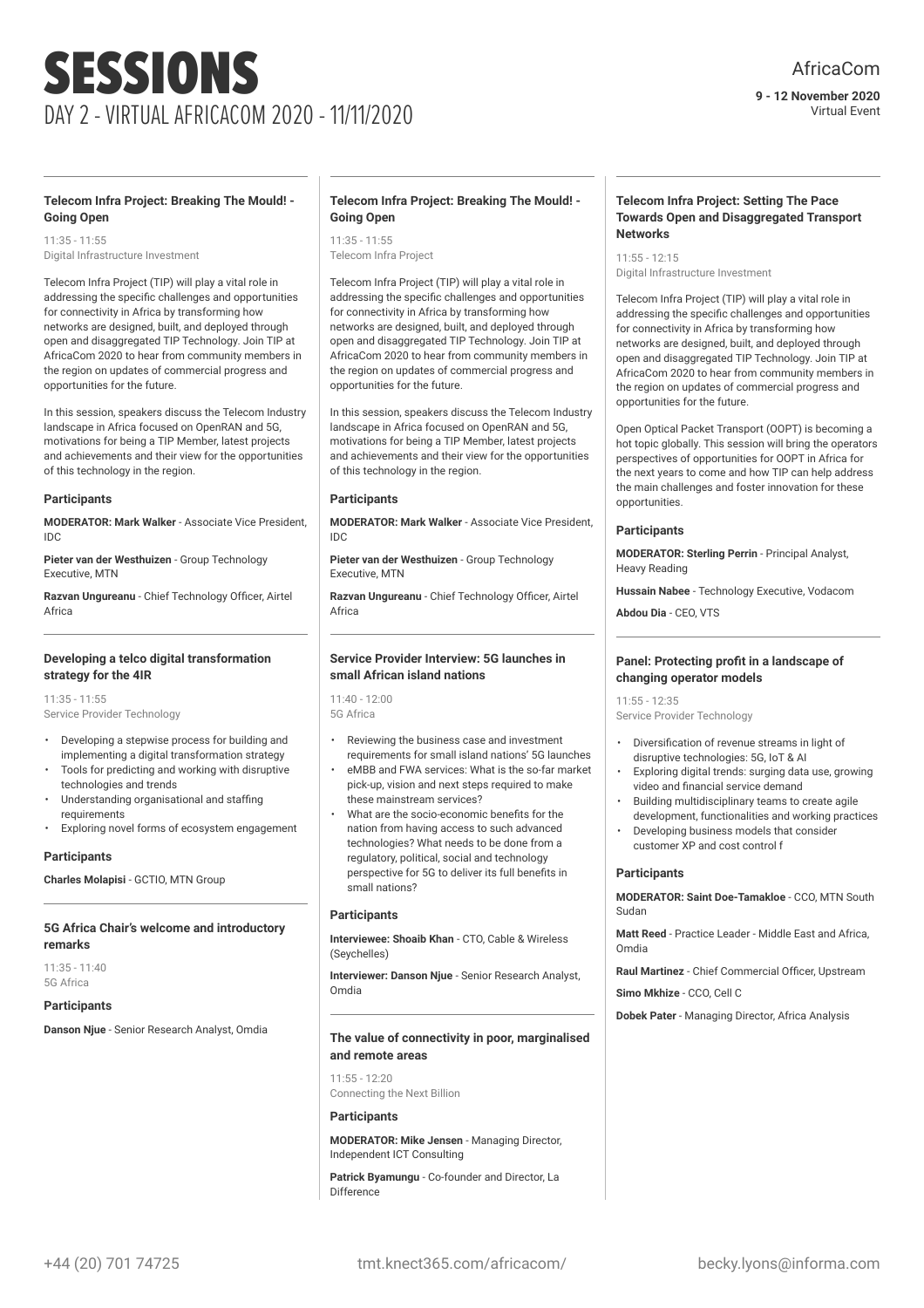Virtual Event

#### **Telecom Infra Project: Setting The Pace Towards Open and Disaggregated Transport Networks**

11:55 - 12:15 Telecom Infra Project

Telecom Infra Project (TIP) will play a vital role in addressing the specific challenges and opportunities for connectivity in Africa by transforming how networks are designed, built, and deployed through open and disaggregated TIP Technology. Join TIP at AfricaCom 2020 to hear from community members in the region on updates of commercial progress and opportunities for the future.

Open Optical Packet Transport (OOPT) is becoming a hot topic globally. This session will bring the operators perspectives of opportunities for OOPT in Africa for the next years to come and how TIP can help address the main challenges and foster innovation for these opportunities.

#### **Participants**

**Sterling Perrin** - Principal Analyst, Heavy Reading

**Hussain Nabee** - Technology Executive, Vodacom

**Abdou Dia** - CEO, VTS

#### **Applying AI Automation Across the Entire Lifecycle of Network Operations**

12:00 - 12:20 5G Africa

Analysing the applications of advanced intelligence in a series of critical telco operations:

- Planning
- **Delivery**
- Onboarding
- **Monitoring**
- Updating
- Decommissioning

#### **Participants**

**Eva Andren** - VP and Head of Managed Services, Market Area Middle East and Africa, Ericsson

# **Telecom Infra Project: OpenWi-Fi - Filling The Connectivity Gaps**

 $12.15 - 12.35$ Digital Infrastructure Investment

Telecom Infra Project (TIP) will play a vital role in addressing the specific challenges and opportunities for connectivity in Africa by transforming how networks are designed, built, and deployed through open and disaggregated TIP Technology. Join TIP at AfricaCom 2020 to hear from community members in the region on updates of commercial progress and opportunities for the future.

Wi-Fi plays an important role in the service basket of operators. With the change in how people connect to work, learn and play, operators are having to find supplementary connectivity methods, such as Wi-Fi, to fill the connectivity gaps. In this session, operators will not only share their view on furthering connectivity offerings with Wi-Fi, but more importantly how OpenWi-Fi can address these specific opportunities. Learn how the TIP community is coming together and working towards advancing this technology.

#### **Participants**

**Philipp Zindler** - Director: Africa, Deloitte

**Leanne Da Cerca** - Senior Manager - Group Enterprise Unit, MTN

**Khetan Gajjar** - Executive Head: Fixed & Mobile (Technical & Commercial) Lead, Vodacom

# **Telecom Infra Project: OpenWi-Fi - Filling The Connectivity Gaps**

12:15 - 12:35

Telecom Infra Project

Telecom Infra Project (TIP) will play a vital role in addressing the specific challenges and opportunities for connectivity in Africa by transforming how networks are designed, built, and deployed through open and disaggregated TIP Technology. Join TIP at AfricaCom 2020 to hear from community members in the region on updates of commercial progress and opportunities for the future.

Wi-Fi plays an important role in the service basket of operators. With the change in how people connect to work, learn and play, operators are having to find supplementary connectivity methods, such as Wi-Fi, to fill the connectivity gaps. In this session, operators will not only share their view on furthering connectivity offerings with Wi-Fi, but more importantly how OpenWi-Fi can address these specific opportunities. Learn how the TIP community is coming together and working towards advancing this technology.

#### **Participants**

**Philipp Zindler** - Director: Africa, Deloitte

**Leanne Da Cerca** - Senior Manager - Group Enterprise Unit, MTN

**Khetan Gajjar** - Executive Head: Fixed & Mobile (Technical & Commercial) Lead, Vodacom

# **Panel: Universal ICT access by 2030: Africa's Digital Moonshot Initiative**

 $12:20 - 13:00$ Connecting the Next Billion

- Exploring the Digital Moonshot Initiative's key elements: infrastructure, investment, ecosystem development & inclusion
- Predicting the industry impacts of a truly connected continent - agriculture, healthcare, education, e-commerce
- Examining where African connectivity stands in comparison to the rest of the world

#### **Participants**

**MODERATOR: Dion Jerling** - Managing Director, Connect Earth

**Sonia Jorge** - Executive Director - Alliance for Affordable Internet & Head of Digital Inclusion Program, The World Wide Web Foundation

**Nomso Kana** - Commissioner for 4IR & Governor, Nuclear Energy Foundation Agency

**Katherine Getao** - CEO, ICT Authority, Kenya

#### **Panel Discussion: Spectrum management for 5G**

 $12:20 - 12:50$ 5G Africa

- Temporary spectrum; to invest or not, and contingency planning.
- Minimising the infrastructure investment required for new spectrum bands: from TowerCos, to sharing and wholesaling
- Reviewing innovative spectrum allocation models across the world

#### **Participants**

**Akinwale Goodluck** - Head of Africa, GSMA

**Themba Phiri** - Executive Head: Regulatory, Cell C

**Moderator: Danson Njue** - Senior Research Analyst, Omdia

**Dr. Ing. Kenneth Ashigbey** - Chief Executive Officer, Ghana Chamber of Telecommunications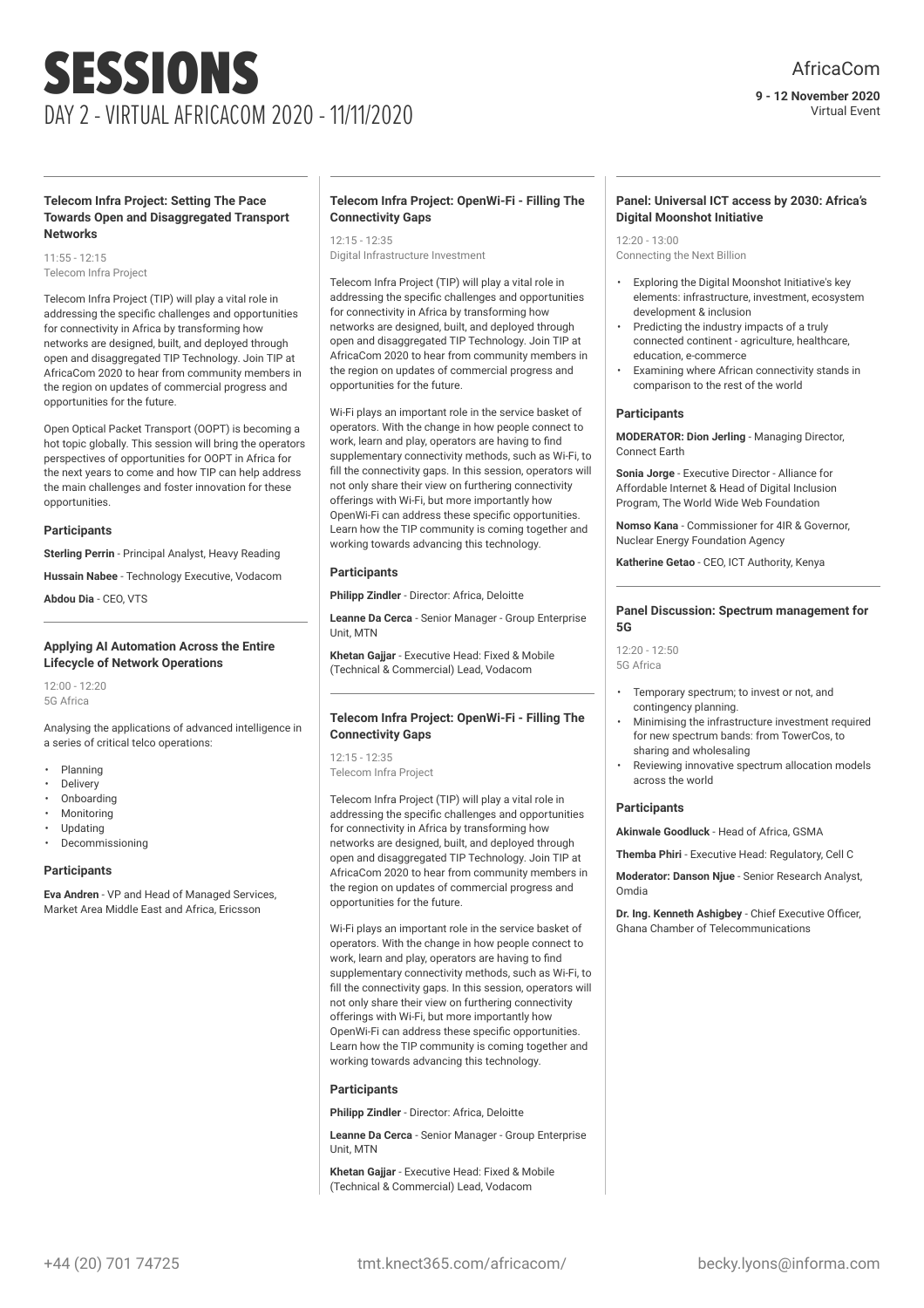# AfricaCom

#### **9 - 12 November 2020** Virtual Event

#### **Software-defined everything - managing complexity from core to edge**

 $12.35 - 12.55$ Digital Infrastructure Investment

New digital infrastructure is software defined, across many layers from multiple vendors, from central data centers and public cloud right to the cabinet or customer premises. Wrangling software complexity is a primary challenge for communications companies globally. Mark Shuttleworth, founder and CEO of Canonical, shares his insights on how to best tackle this challenge, through a comprehensive exploration of:

- Public clouds, private clouds and micro clouds
- Layers of software-defined infrastructure
- Application management and integration in a multivendor, multi-cloud world
- The new wave of IoT applications

#### **Participants**

**Mark Shuttleworth** - Founder & CEO, Canonical

#### **Fireside chat: Enterprise purchasing trends and revenue opportunities in the next decade**

12:35 - 13:00 Service Provider Technology

- Identifying investment planning and technology utilisation criteria
- Tracking plans for service provider technology deployments
- Which new products are on the service provider horizon? Which service provider technologies canpower Africa's 4IR in to the next decade?
- Which countries and organisations are leading technological innovation?
- Where is new investment coming from on the continent, internationally?

#### **Participants**

**Adrian Ho** - Practice Leader, Omdia

**Amos Mwongera Mutiga** - Co-Founder and Director, Red Brick Africa

#### **Sevice Provider Address: Telma Madagascar's 5G launch experience**

12:50 - 12:55 5G Africa

# **Participants**

**Joel Randrianasolo** - CTO, Telma Madagascar

# **NETWORKING LUNCH**

12:55 - 13:50 Digital Infrastructure Investment

#### **5G Africa Speaker Q&A Session**

12:55 - 13:05 5G Africa

# **Participants**

**Joel Randrianasolo** - CTO, Telma Madagascar

**Shoaib Khan** - CTO, Cable & Wireless (Seychelles)

**Themba Phiri** - Executive Head: Regulatory, Cell C

**Moderator: Danson Njue** - Senior Research Analyst, Omdia

**Akinwale Goodluck** - Head of Africa, GSMA

**Dr. Ing. Kenneth Ashigbey** - Chief Executive Officer, Ghana Chamber of Telecommunications

**Eva Andren** - VP and Head of Managed Services, Market Area Middle East and Africa, Ericsson

# **NETWORKING LUNCH**

13:00 - 13:55 Connecting the Next Billion

# **Networking Lunch**

13:00 - 13:45 Service Provider Technology

# **Break**

13:05 - 14:00 5G Africa

# **Panel: OpenRAN: The journey from market potential to network deployment**

13:45 - 14:25 Service Provider Technology

- Status check on the current position of OpenRAN tech and its likely rollout in Africa
- Unpacking the benefits for telcos, vendors and broader mobile infrastructure
- Understanding the challenges to OpenRAN technology roll-out – deployment and security

#### **Participants**

**George Debbo** - Independent Telecommunications Consultant, George Debbo Telecom

**Alex Botting** - Director, International Programs, Open RAN Policy Coalition

**Amrit Heer** - Head of Business for Europe & Middle East, Parallel Wireless

#### **PowerX 2025 Digitized Facility: New Era, New Power**

 $13:50 - 14:10$ Digital Infrastructure Investment

#### **Participants**

**Dr Fang Liangzhou** - CMO - Digital Power, Huawei

#### **Panel: Public-private partnerships are key to connecting Africa**

13:55 - 14:35 Connecting the Next Billion

- Understanding the importance of private-public partnerships to unlock internet access – who's involved and how are they created?
- Examining some of the planned large-scale broadband connectivity projects in Africa and how they will affect citizens and businesses
- Exploring the process of creating and bringing an African PPP project
- Lessons from countries where PPPs have successfully deployed transmission network infrastructure – India, China & Brazil

# **Participants**

**MODERATOR: Dion Jerling** - Managing Director, Connect Earth

**Tunde Fafunwa** - Lead Advisor, Digital Centre for Excellence at United Nations Economic Commission for Africa

**Onica Makwakwa** - Head of Africa, Alliance for Affordable Internet

#### **Private Networks in Manufacturing Interview: Ford's Experiences with Private Networks**

14:00 - 14:20 5G Africa

In this session Tony Sceales will interview Chris White from Ford to deep-dive into Ford's private network journey.

# **Participants**

**Interviewee: Chris White** - Electrification Manager - Europe, Ford

**Interviewer: Tony Sceales** - Head of Programme Development for the 5G Testbeds and Trials Programme, DCMS (UK Department for Culture, Ministry and Sports)

#### **Digital Transformation Forum**

14:00 - 15:00 Huawei Forums

Boosting user experience and improving operation efficiency with digital tools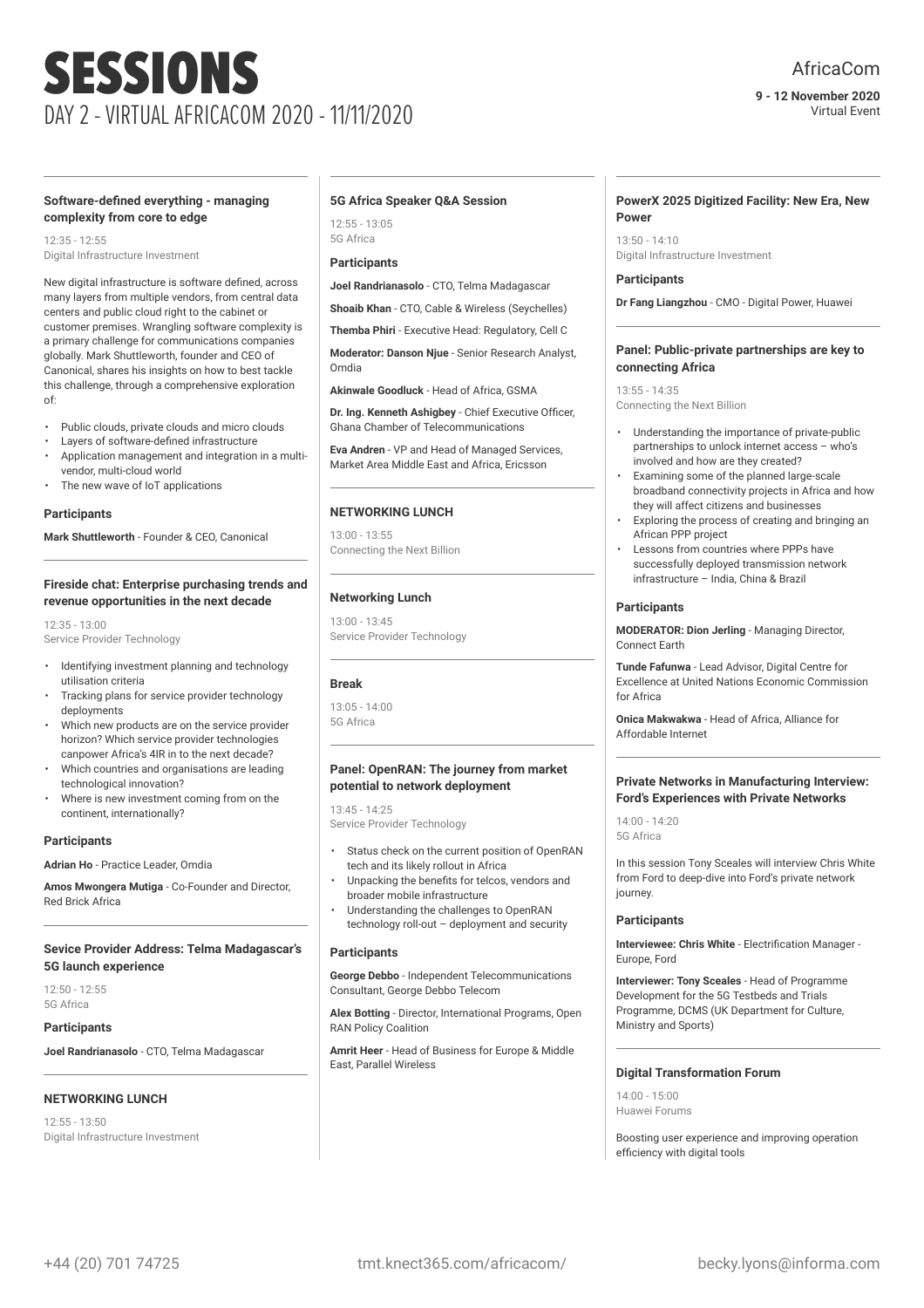#### **9 - 12 November 2020** Virtual Event

# **Panel: What is the future of satellite broadband investment in Africa?**

14:10 - 14:50 Digital Infrastructure Investment

- Exploring the role of satellite in closing infrastructure and connectivity gaps in Africa's underserved regions
- Examining the future of low-Earth-orbit satellite constellations considering the OneWeb and Sky & Space challenges
- Creating regulation that enables a reliable, costeffective and secure service for African satellite connectivity

#### **Participants**

**MODERATOR: Temidayo Oniosun** - Managing Director, Space in Africa

**Abimbola Alale** - Managing Director, Nigerian Communications Satellite Limited

**Jean-Claude Tshipama** - Business Development Director, Konnect Africa

**Dr Riad Hartani** - Co-Founding Partner, Xona Partners

# **Panel Discussion: Debating the Viability and Opportunity for Private Networks in Africa**

14:20 - 14:50 5G Africa

- Should enterprises be allocated spectrum resources?
- What role will service providers play in private 5G networks
- Business models for private networks
- Understanding the verticals' pain points
- How should a telco be structured to be positioned as the private networks' success partner?
- Security considerations and benefits for private networks

#### **Participants**

**Moderator: Pablo Tomasi** - Principal Analyst, Omdia

**Paul Hjul** - Managing Executive, Hjul Consulting

**Alexey Vedin** - Director, Nexign

# **Fireside chat: Building critical operator-OTT partnerships**

 $14.25 - 14.50$ 

Service Provider Technology

A market once limited to video consumption via satellite is now flourishing – connectivity has enabled new ways to deliver and engage audiences with content and as a result we are seeing many new relationships between content and service providers. In this session 3Vision, a leading content firm talk to MGM about creating strategic OTT partnerships with telcos.

- The changing distribution landscape for MGM in the region over the last few years
- Opportunities for partnering with telcos and understanding the conditions necessary for a successful relationship – finance, marketing etc.
- Exploring what the advent of 5G on the African continent means for operator-OTT partnerships?
- Does size matter in the success of cooperative ventures?
- Telcos and video versus the incumbent Pay TV providers

#### **Fireside Chat: Nigeria's National Broadband Plan 2020-2025**

14:35 - 15:00 Connecting the Next Billion

- Exploring the link between internet connectivity and GDP growth in Africa's largest mobile telecommunications market
- What will successful execution mean for internet penetration and affordability
- What will the plan mean for Nigerian telcos?
- The role of submarine in getting Nigeria on-grid

# **Participants**

**Funke Opeke** - CEO, MainOne

**Olusola Teniola** - President, Association of Telecommunications Companies of Nigeria (ATCON)

#### **Chair's Closing Remarks**

 $14:50 - 14:55$ Service Provider Technology

#### **Service Provider Keynote: Practical considerations for 5G**

14:50 - 15:10 5G Africa

- How Telkom views 5G as an end-to-end ecosystem?
- How Telkom has used temporary spectrum, including 5G spectrum

# **Participants**

**Hugo van Zyl** - Managing Executive for Mobile Network in Consumer, Telkom

#### **5G Africa Speaker Q&A Session**

15:10 - 15:20 5G Africa

# **Participants**

**Danson Njue** - Senior Research Analyst, Omdia

**Alexey Vedin** - Director, Nexign

**Paul Hjul** - Managing Executive, Hjul Consulting

**Hugo van Zyl** - Managing Executive for Mobile Network in Consumer, Telkom

#### **Roundtable Discussions on Mobile Edge Computing and 5G Cost Management**

16:00 - 17:00 5G Africa

Available to all 5G Africa attendees, these informal, Chatham House Rule, interactive discussions give you the opportunity to reflect on today's presentations and engage in conversation with peers on a given topic, moderating by leading industry analysts. Please register for the roundtable of your preference by emailing Kasia.Berlinska@informa.com. The roundtables are limited to 8 attendees each and slots are allocated on a first come basis.

Roundtable 1: Cost management for 5G

Chris Nicoll, Senior Principal Analyst, Omdia

Roundtable 2: The mobile edge computing in Africa

Moderated by: Paul Hjul, Managing Executive, Hjul Consulting

#### **Participants**

**Moderator - The mobile edge computing in Africa: Paul Hjul** - Managing Executive, Hjul Consulting

**Moderator - Cost management for 5G: Chris Nicoll** - Senior Principal Analyst, Omdia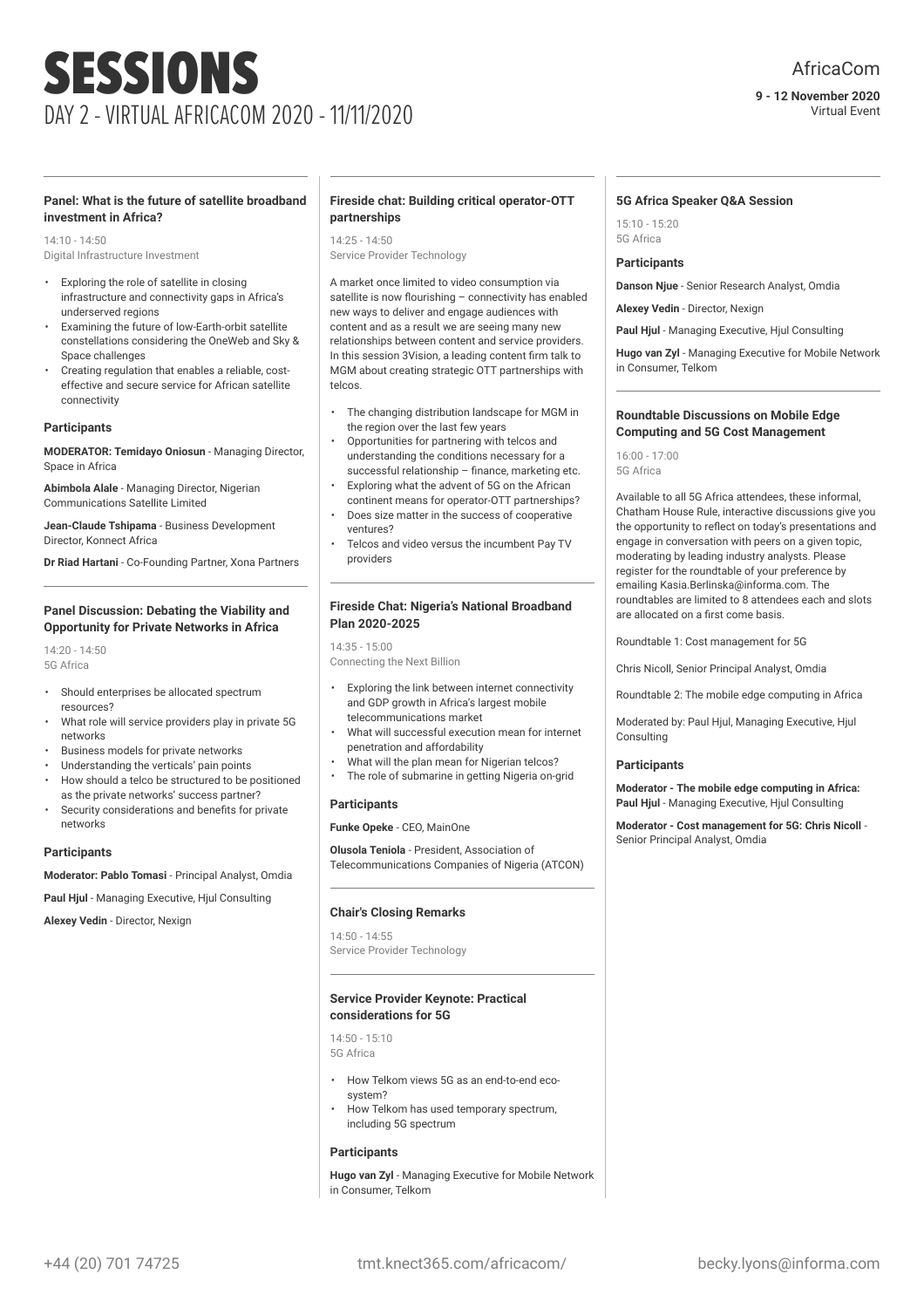# SCHEDULE DAY 2 - VIRTUAL AFRICACOM 2020 - 11/11/2020

| AfricaCom |  |
|-----------|--|
|           |  |

| <b>TIME</b> | <b>5G AFRICA</b>                                                                                                                                               | <b>AFRICA TECH FESTIVAL</b><br><b>HEADLINE KEYNOTE</b>                                                                                                                                                                                                                                                           | <b>CONNECTING THE NEXT</b><br><b>BILLION</b>                                                                                                                                    | <b>DIGITAL INFRASTRUC-</b><br><b>TURE INVESTMENT</b>                                                                                                                                             | <b>HUAWEI FORUMS</b>            | <b>SERVICE PROVIDER TECH-</b><br><b>NOLOGY</b>                                                                                                                                                               | <b>TELECOM INFRA PROJECT</b>                                                                                                                                                                     |
|-------------|----------------------------------------------------------------------------------------------------------------------------------------------------------------|------------------------------------------------------------------------------------------------------------------------------------------------------------------------------------------------------------------------------------------------------------------------------------------------------------------|---------------------------------------------------------------------------------------------------------------------------------------------------------------------------------|--------------------------------------------------------------------------------------------------------------------------------------------------------------------------------------------------|---------------------------------|--------------------------------------------------------------------------------------------------------------------------------------------------------------------------------------------------------------|--------------------------------------------------------------------------------------------------------------------------------------------------------------------------------------------------|
| 09:00       |                                                                                                                                                                | 09:00 - Chair's Opening<br>Remarks<br>09:05 - Smarter networks<br>accelerating Africa's digi-<br>tal agenda<br>09:25 - Developing<br>Consumer-Focussed Tel-<br>co Business Models for<br>Pan-African Growth<br>09:45 - accelerateHER<br>Africa Take-Over: Driving<br>Entrepreneurship across<br>Africa for Women |                                                                                                                                                                                 |                                                                                                                                                                                                  |                                 |                                                                                                                                                                                                              |                                                                                                                                                                                                  |
| 10:00       |                                                                                                                                                                | 10:25 - Intelligently navi-<br>gating the COVID out-<br>break: striving for societal<br>benefit over profit<br>10:50 - Accelerating<br>Africa's journey towards<br>the 4IR                                                                                                                                       |                                                                                                                                                                                 |                                                                                                                                                                                                  | 10:30 - Home Broadband<br>Forum |                                                                                                                                                                                                              |                                                                                                                                                                                                  |
| 11:00       | 11:35 - 5G Africa Chair's<br>welcome and introductory<br>remarks<br>11:40 - Service Provider<br>Interview: 5G launches in<br>small African island na-<br>tions | 11:10 - Chair's Closing<br>Remarks<br>11:15 - Virtual AfricaCom<br>Awards Part I                                                                                                                                                                                                                                 | 11:30 - Fireside chat:<br>Bridging the Digital Divide<br>in Rural and Emerging<br>Markets<br>11:55 - The value of con-<br>nectivity in poor, margin-<br>alised and remote areas | 11:35 - Telecom Infra Pro-<br>ject: Breaking The Mould!<br>- Going Open<br>11:55 - Telecom Infra Pro-<br>ject: Setting The Pace To-<br>wards Open and Disag-<br>gregated Transport Net-<br>works | 11:30 - Cloud & AI Forum        | 11:30 - Chair's Opening<br>Remarks<br>11:35 - Developing a telco<br>digital transformation<br>strategy for the 4IR<br>11:55 - Panel: Protecting<br>profit in a landscape of<br>changing operator mod-<br>els | 11:35 - Telecom Infra Pro-<br>ject: Breaking The Mould!<br>- Going Open<br>11:55 - Telecom Infra Pro-<br>ject: Setting The Pace To-<br>wards Open and Disag-<br>gregated Transport Net-<br>works |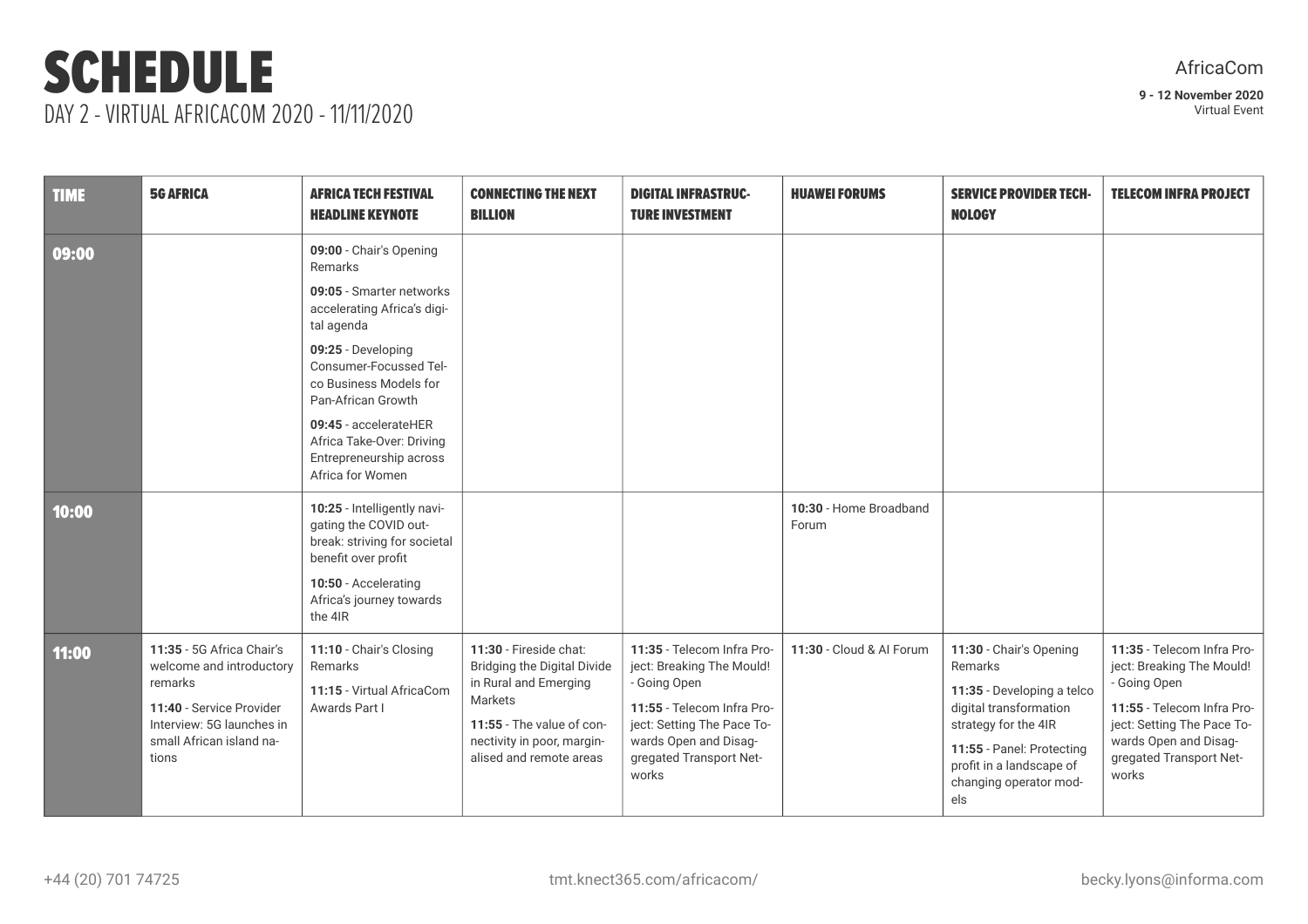# SCHEDULE DAY 2 - VIRTUAL AFRICACOM 2020 - 11/11/2020

# AfricaCom

| <b>TIME</b> | <b>5G AFRICA</b>                                                                                                                                                                                                                                                                                  | <b>AFRICA TECH FESTIVAL</b><br><b>HEADLINE KEYNOTE</b> | <b>CONNECTING THE NEXT</b><br><b>BILLION</b>                                                                         | <b>DIGITAL INFRASTRUC-</b><br><b>TURE INVESTMENT</b>                                                                                                                                                           | <b>HUAWEI FORUMS</b>                      | <b>SERVICE PROVIDER TECH-</b><br><b>NOLOGY</b>                                                                         | <b>TELECOM INFRA PROJECT</b>                                                     |
|-------------|---------------------------------------------------------------------------------------------------------------------------------------------------------------------------------------------------------------------------------------------------------------------------------------------------|--------------------------------------------------------|----------------------------------------------------------------------------------------------------------------------|----------------------------------------------------------------------------------------------------------------------------------------------------------------------------------------------------------------|-------------------------------------------|------------------------------------------------------------------------------------------------------------------------|----------------------------------------------------------------------------------|
| 12:00       | 12:00 - Applying Al Au-<br>tomation Across the En-<br>tire Lifecycle of Network<br>Operations<br>12:20 - Panel Discussion:<br>Spectrum management<br>for 5G<br>12:50 - Sevice Provider<br>Address: Telma Madagas-<br>car's 5G launch experi-<br>ence<br>12:55 - 5G Africa Speaker<br>Q&A Session  |                                                        | 12:20 - Panel: Universal<br>ICT access by 2030:<br>Africa's Digital Moonshot<br>Initiative                           | 12:15 - Telecom Infra Pro-<br>ject: OpenWi-Fi - Filling<br>The Connectivity Gaps<br>12:35 - Software-defined<br>everything - managing<br>complexity from core to<br>edge<br>12:55 - NETWORKING<br><b>LUNCH</b> |                                           | 12:35 - Fireside chat: En-<br>terprise purchasing<br>trends and revenue op-<br>portunities in the next<br>decade       | 12:15 - Telecom Infra Pro-<br>ject: OpenWi-Fi - Filling<br>The Connectivity Gaps |
| 13:00       | 13:05 - Break                                                                                                                                                                                                                                                                                     |                                                        | 13:00 - NETWORKING<br><b>LUNCH</b><br>13:55 - Panel: Public-<br>private partnerships are<br>key to connecting Africa | 13:50 - PowerX 2025 Digi-<br>tized Facility: New Era,<br>New Power                                                                                                                                             |                                           | 13:00 - Networking Lunch<br>13:45 - Panel: OpenRAN:<br>The journey from market<br>potential to network de-<br>ployment |                                                                                  |
| 14:00       | 14:00 - Private Networks<br>in Manufacturing Inter-<br>view: Ford's Experiences<br>with Private Networks<br>14:20 - Panel Discussion:<br>Debating the Viability and<br>Opportunity for Private<br>Networks in Africa<br>14:50 - Service Provider<br>Keynote: Practical consid-<br>erations for 5G |                                                        | 14:35 - Fireside Chat:<br>Nigeria's National Broad-<br>band Plan 2020-2025                                           | 14:10 - Panel: What is the<br>future of satellite broad-<br>band investment in<br>Africa?                                                                                                                      | 14:00 - Digital Transfor-<br>mation Forum | 14:25 - Fireside chat:<br>Building critical operator-<br>OTT partnerships<br>14:50 - Chair's Closing<br>Remarks        |                                                                                  |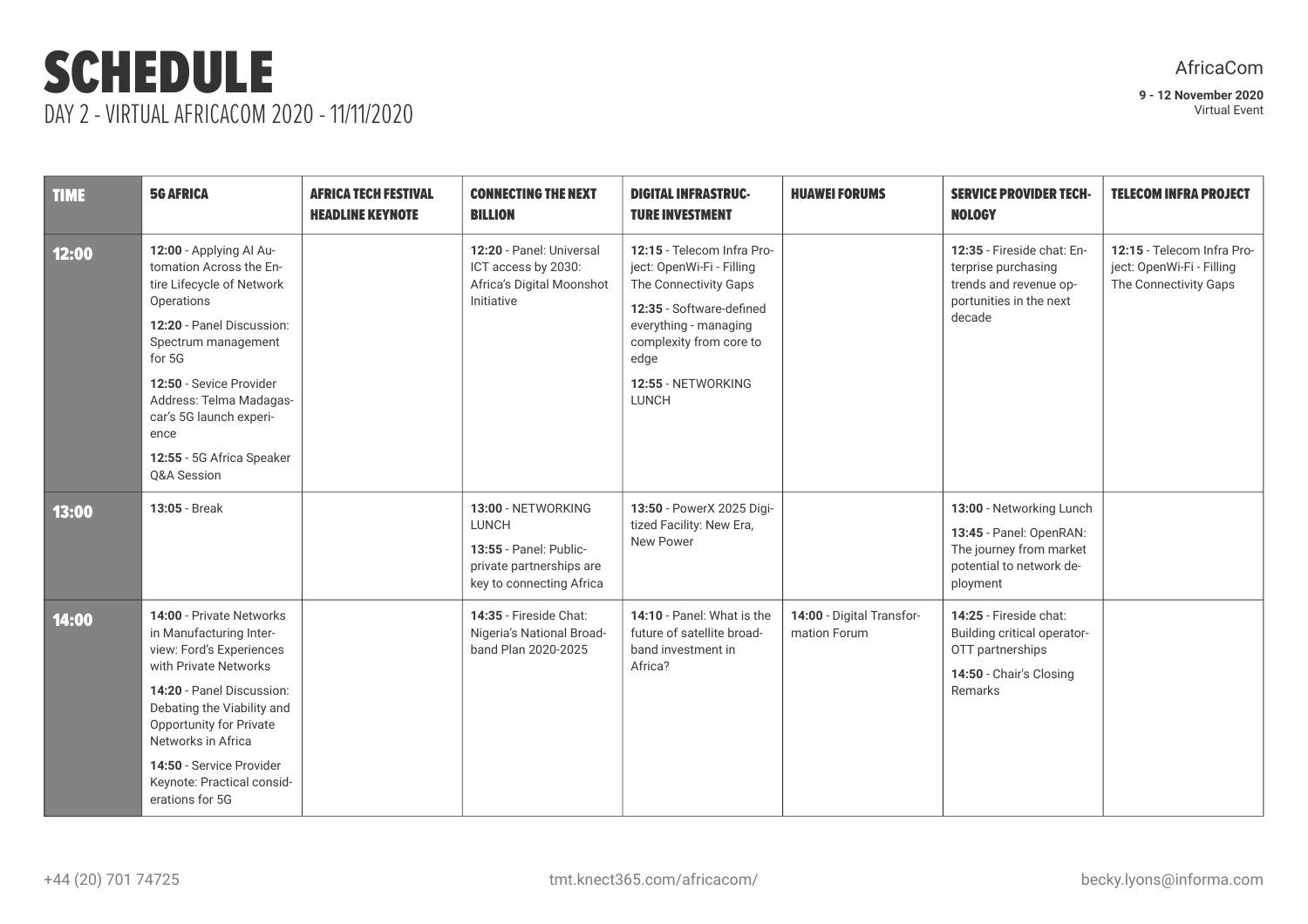# SCHEDULE DAY 2 - VIRTUAL AFRICACOM 2020 - 11/11/2020

AfricaCom

| <b>TIME</b> | <b>5G AFRICA</b>                                                                          | <b>AFRICA TECH FESTIVAL</b><br><b>HEADLINE KEYNOTE</b> | <b>CONNECTING THE NEXT</b><br>BILLION | <b>DIGITAL INFRASTRUC-</b><br><b>TURE INVESTMENT</b> | <b>HUAWEI FORUMS</b> | <b>SERVICE PROVIDER TECH-</b><br><b>NOLOGY</b> | <b>TELECOM INFRA PROJECT</b> |
|-------------|-------------------------------------------------------------------------------------------|--------------------------------------------------------|---------------------------------------|------------------------------------------------------|----------------------|------------------------------------------------|------------------------------|
| 15:00       | 15:10 - 5G Africa Speaker<br>Q&A Session                                                  |                                                        |                                       |                                                      |                      |                                                |                              |
| 16:00       | 16:00 - Roundtable Dis-<br>cussions on Mobile Edge<br>Computing and 5G Cost<br>Management |                                                        |                                       |                                                      |                      |                                                |                              |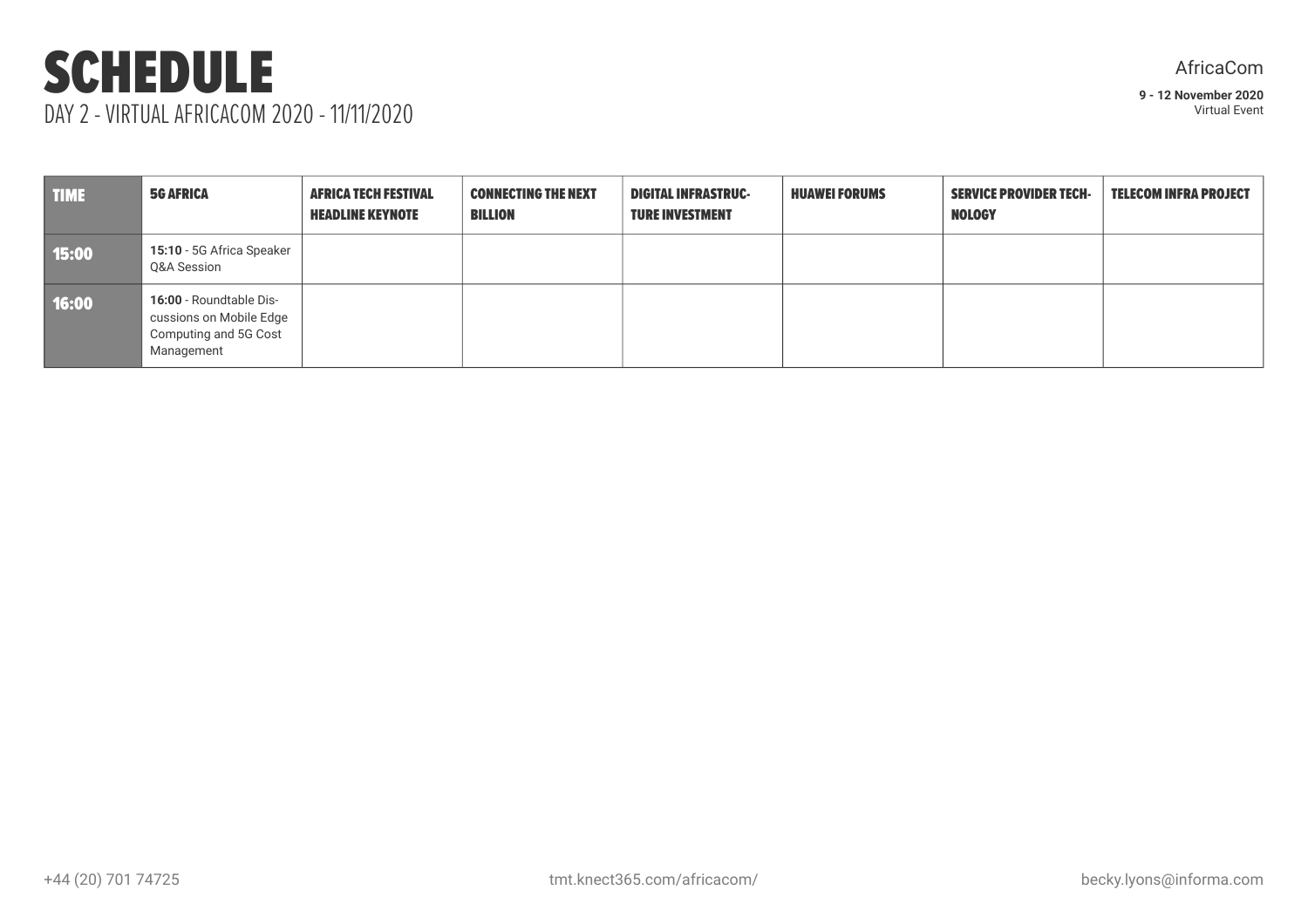#### **9 - 12 November 2020** Virtual Event

#### **Chair's Opening Remarks**

09:00 - 09:05 Africa Tech Festival Headline Keynote

# **Participants**

**Jan Vermeulen** - Editor At Large, MyBroadband

# **Cloud Computing: Exploring Africa's next digital frontier**

09:05 - 09:25 Africa Tech Festival Headline Keynote

# **Participants**

**Zubin Chagpar** - Head of Public Sector, Middle East & Africa, Amazon Web Services

# **Panel: Africa's Digital Decade: exploring the big trends for the next 10 years**

09:25 - 10:05 Africa Tech Festival Headline Keynote

- Examining the most impactful tech trends in Africa over the next 10 years, and their impact for the continent's digital economy
- Exploring the opportunities and risks of exponential investment
- The transition from digital transformation concepts to implementation and impact
- How do governments and regulators keep pace with evolving tech ecosystems?

# **Participants**

**Jan Vermeulen** - Editor At Large, MyBroadband

**Tunde Fafunwa** - Lead Advisor, Digital Centre for Excellence at United Nations Economic Commission for Africa

**Jimmy Nguyen** - Founding President, Bitcoin Association

**Razvan Ungureanu** - Chief Technology Officer, Airtel Africa

# **Fireside Chat: The African Continental Free Trade Area (AfCFTA): implications for tech**

10:05 - 10:25 Africa Tech Festival Headline Keynote

# **Participants**

**Dorothy Tembo** - Executive Director, The International Trade Centre

# **Chair's Closing Remarks**

10:25 - 10:30 Africa Tech Festival Headline Keynote

#### **Virtual AfricaCom Awards Part II**

10:30 - 10:40 Africa Tech Festival Headline Keynote

- 1. Building a Better, More Inclusive, Digital World Award
- 2. Female Innovator of the Year Award
- 3. Enterprise CXO of the Year Award
- 4. CXO of the Year Award

#### Vote now at: [https://tmt.knect365.com/africacom/](https://tmt.knect365.com/africacom/awards) [awards](https://tmt.knect365.com/africacom/awards)

The AfricaCom Awards are a bit different this year. In recognition of the significant contribution made by Africa's tech community in the ongoing battle against COVID-19, and the critical role that tech will play in fuelling Africa's economic recovery, the 2020 categories all fall under a central theme: building a better, more inclusive digital world. Virtual event audiences are more diverse than ever before. For this reason, all the 2020 categories are open to public votes – it is an entirely people's choice awards ceremony.

# **IP Network Forum**

10:30 - 11:30 Huawei Forums

Leading intelligent IP networks, accelerating intelligent connectivity

# **Participants**

**Speaker: Samuel Chen** - Director, Southern Africa Marketing & Solution Sales Dept., Huawei

**Speaker: Hugh Ujhazy** - Vice President, IOT & Telecom, IDC

**Speaker: Joachim Horn** - Chief Technology and Information Adviser, Smart and PLDT

**Speaker: Zoltan Miklos** - General Manager of Network Planning, MTN South Africa

**Speaker: Tony Hu** - Vice President, Data Communication Product Line, Huawei

# **Terrestrial fibre connectivity is more important than ever to Africa's digital economy**

11:30 - 11:50 Digital Infrastructure Investment

# **Participants**

**Yonas Maru** - Managing Director, BCS Group

#### **Panel: The impact of foreign investment in Africa's digital infrastructure journey**

 $11:50 - 12:30$ Digital Infrastructure Investment

- Status check in to current and predicted future trends of direct foreign investment in Africa's technological ecosystems
- Examining the increasing role of overseas businesses in Africa's tech boom
- Exploring the relationship between on-continent African businesses and multinationals investing in Africa's digital infrastructure

#### **Participants**

**MODERATOR: Aubrey Hruby** - Senior Fellow, Africa Center. Co-founder, Africa Expert Network

**Mohamed Nasr** - Assistant ICT Minister for Global Information Infrastructure (GII), Ministry of Communications & Information Technology (MCIT), Egypt

**Linda Munyengeterwa** - Director for Infrastructure for Africa and the Middle East, International Finance Corporation

**Eric Osiakwan** - Managing Partner, Chanzo Capital

**Jane Coffin** - Senior Vice President - Internet Growth, The Internet Society

# **NETWORKING LUNCH**

12:30 - 13:15 Digital Infrastructure Investment

# **Fireside Chat: Smart Cities – transforming a metropolis through digital infrastructure**

13:15 - 13:35 Digital Infrastructure Investment

- What are the objectives and benefits of a smart city? How does infrastructure fit into the matrix?
- Examining African smart city leaders and contextualising what the plans mean in a wider African context
- What else is happening across Africa: Accra, Lagos and Kigali? Can Konza Technopolis be Africa's 'Silicon Valley'?
- The early adopters how are Toronto, Barcelona & other examples leading the way and what can others learn from them?
- Has the COVID-19 outbreak impacted smart city development?

# **Participants**

**MODERATOR: Dr Riad Hartani** - Co-Founding Partner, Xona Partners

**Omeshnee Naidoo** - Director of Information Systems, City of Cape Town